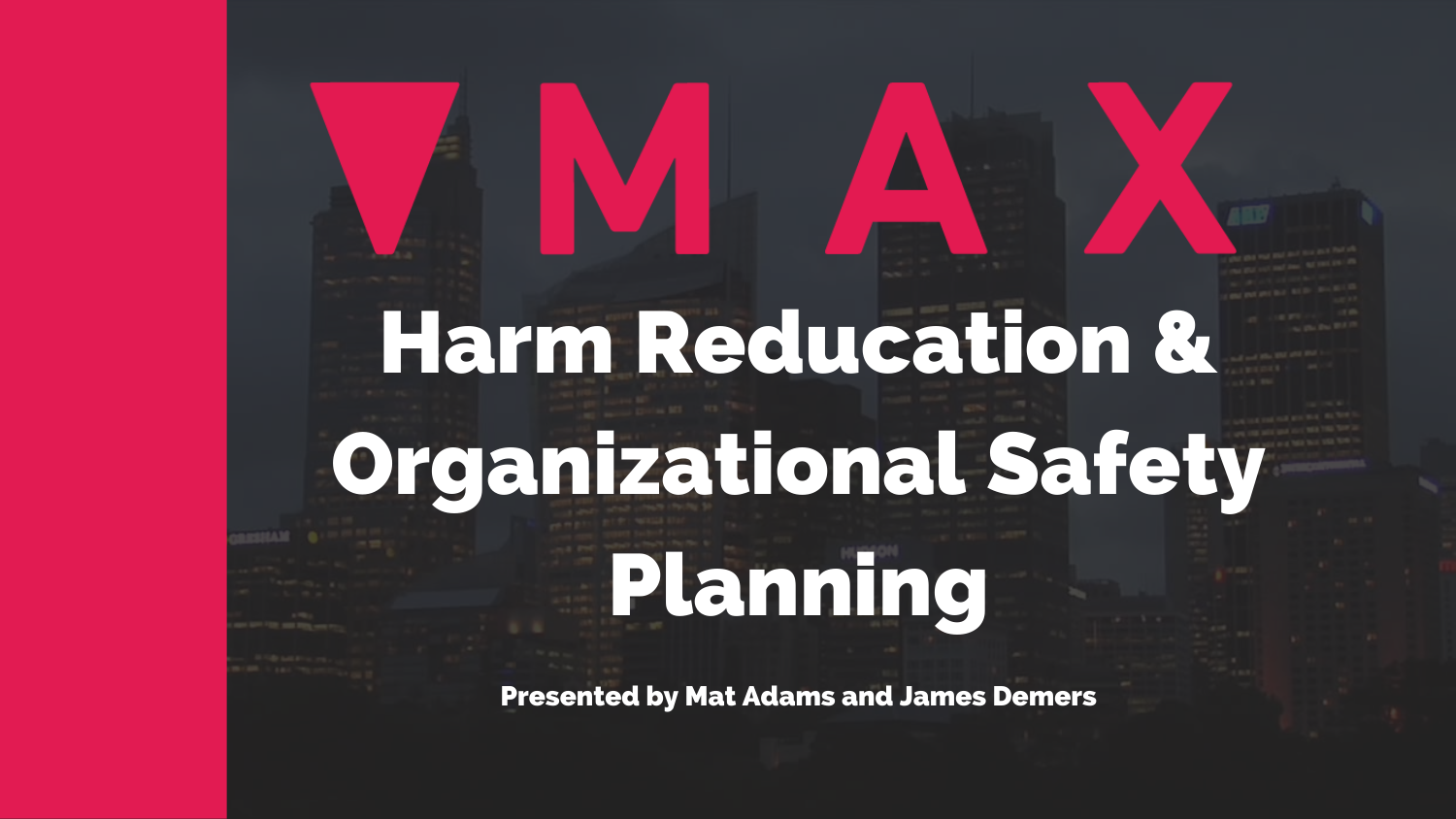## Land Acknowledgement

Let's take a moment before we begin to acknowledge the land on which MAX operates.We acknowledge that we are on the traditional, unsurrendered and stolen territories of the Algonquin Anishinaabeg people. As an uninvited settler of European descent, it is important to recognize and speak out about the violence and harm colonization had and continues to have on the Indigenous peoples of Turtle Island.

The war on drugs, has caused compounding, intergenerational harms to many people and has been used as a tool by the government to punish, capture and imprison marginalized people including, and in particular, Indigenous peoples, As made clear by the fact that Indigenous adults make up 30 per cent of Canada's prison population despite only representing five per cent of the Canadian population.

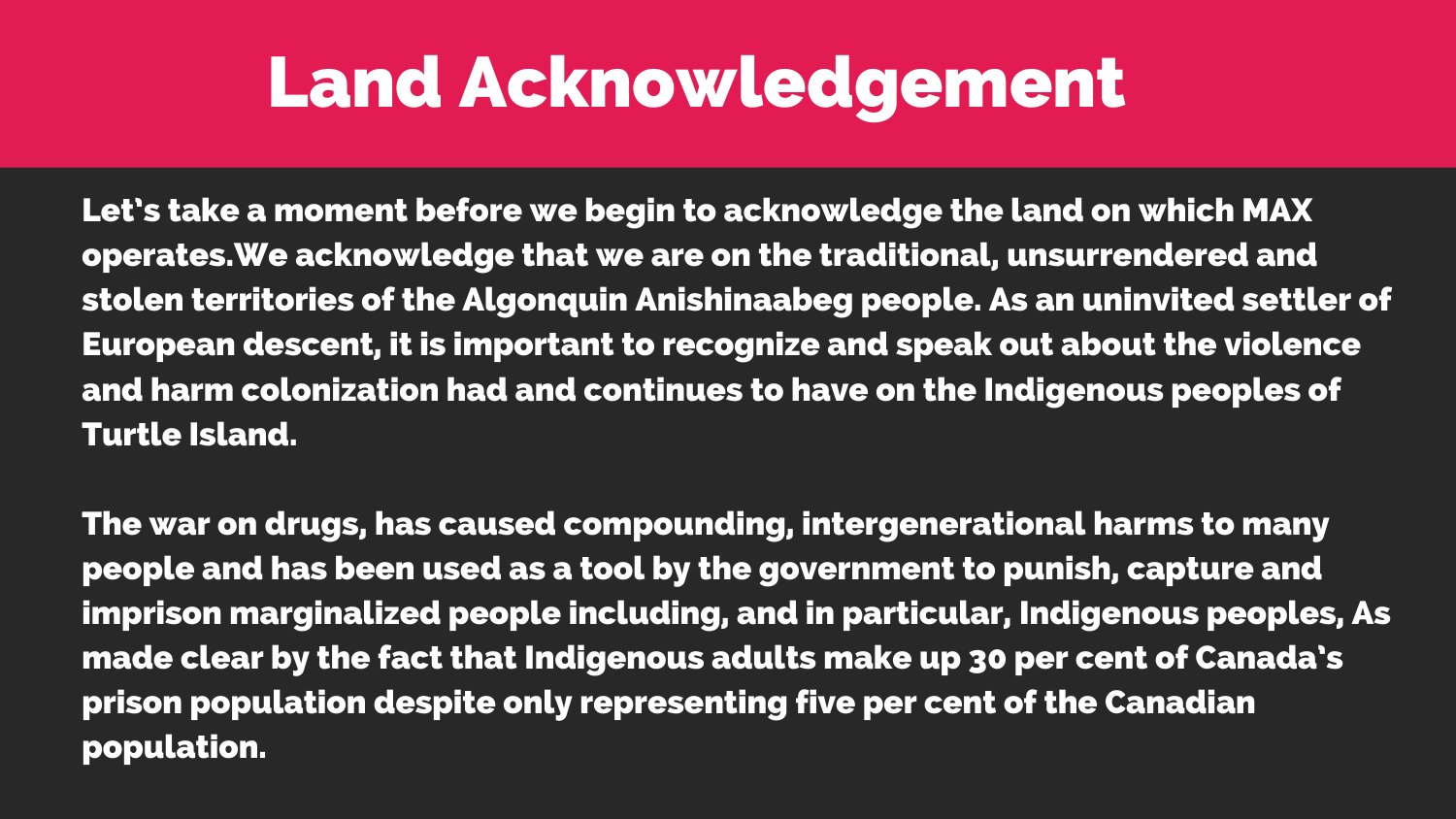## Land Acknowledgement

As we work to decolonize harm reduction at MAX, we need to recognize, the autonomy, wisdom, practices and traditions of the First Nation, Métis and Inuit peoples living in our community.

We strive to create a space where all our community members are safe and have access to competent and culturally informed services and be aware of the roles we play supporting Indigenous created and led programming. We aim to listen, learn and improve our knowledge and understanding of the true history and present of Indigenous peoples so we can actively and properly support a future where everyone living on Turtle Island are mentally, physically, sexually, financial, socially and spiritually healthy and well.

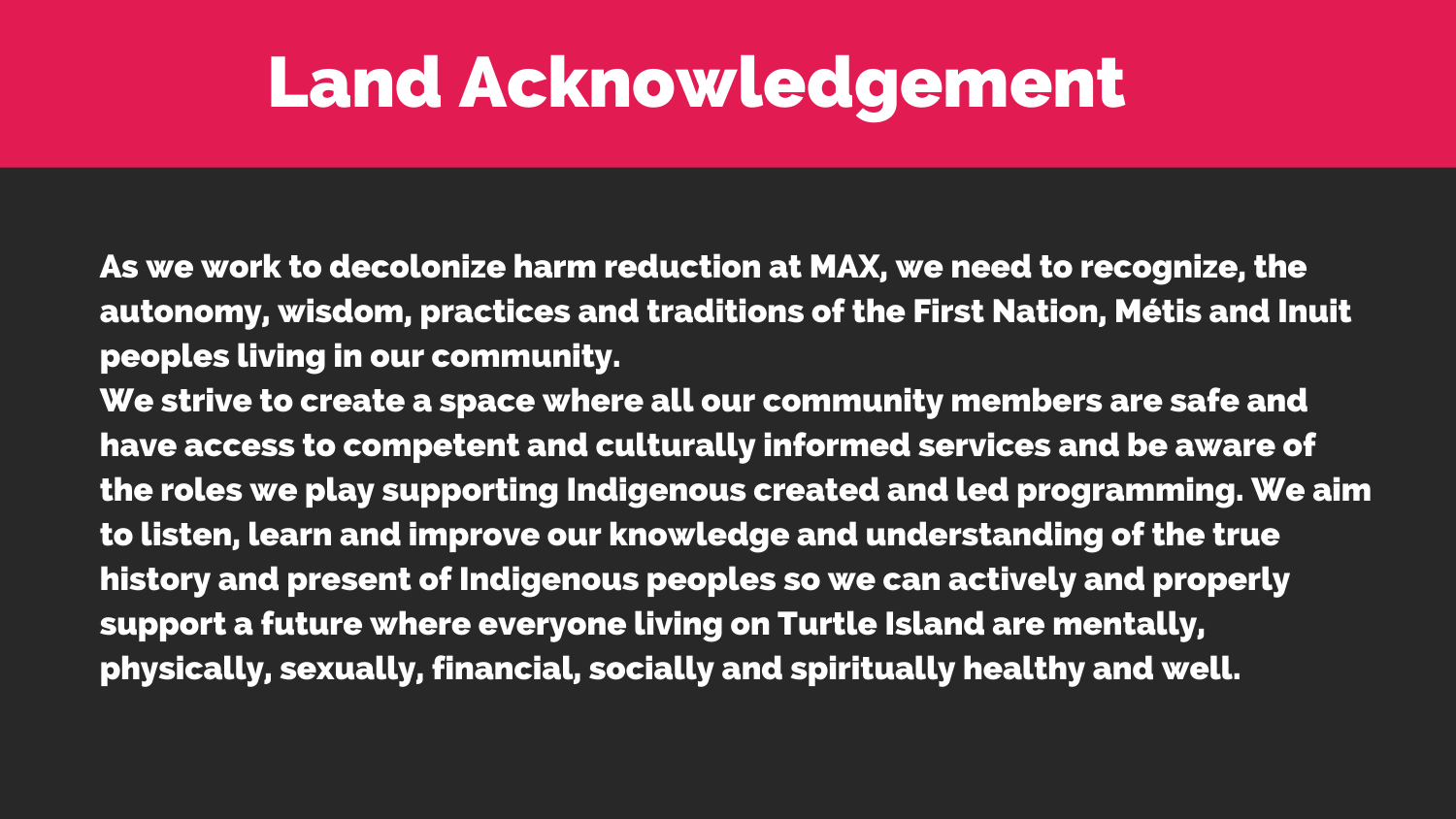- Administrative Issues
- **Personelle Risk**
- Outreach and Communication

- Flood & Fire
- **Occupation & Riot**
- Bomb Threats & Active Shooters
- Considerations for Minority Owned & Public facing queer **Organizations**







### Topics for Today

### Areas for Consideration in Emergency Planning

### Common Types of Emergencies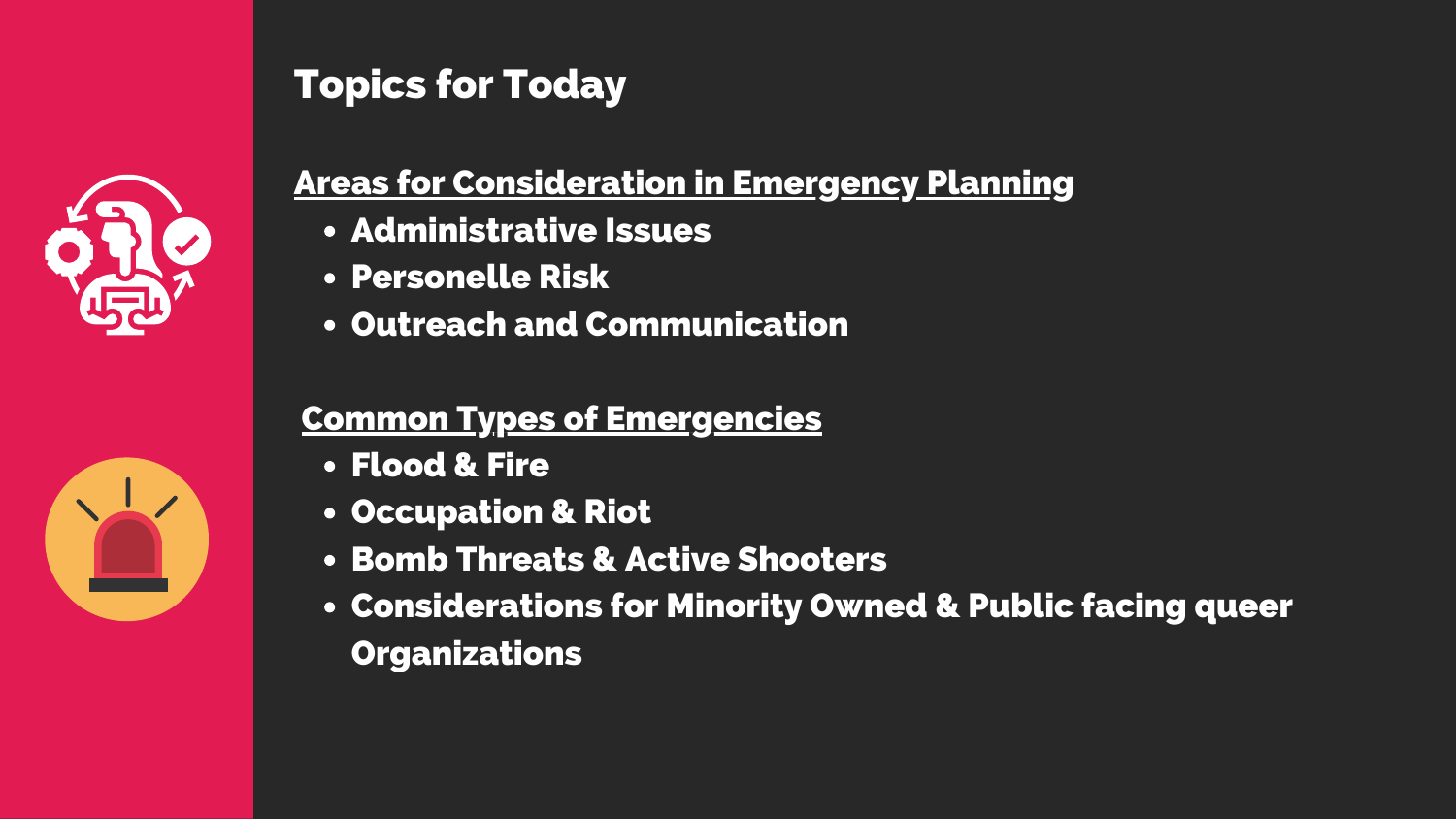- Can you access your computer files from offsite?
- Are your team's files backed up automatically or manually?
- Safety plan is integrated into staff and board orientation packages
- Are hard copies of critical paper files maintained and where?
- . Is there computer hardware available for use offsite, in the event your building(s) are destroyed or inaccessible?
- Is your insurance coverage adequate, and do you know who to contact to initiate a claim?





## Administrative Issues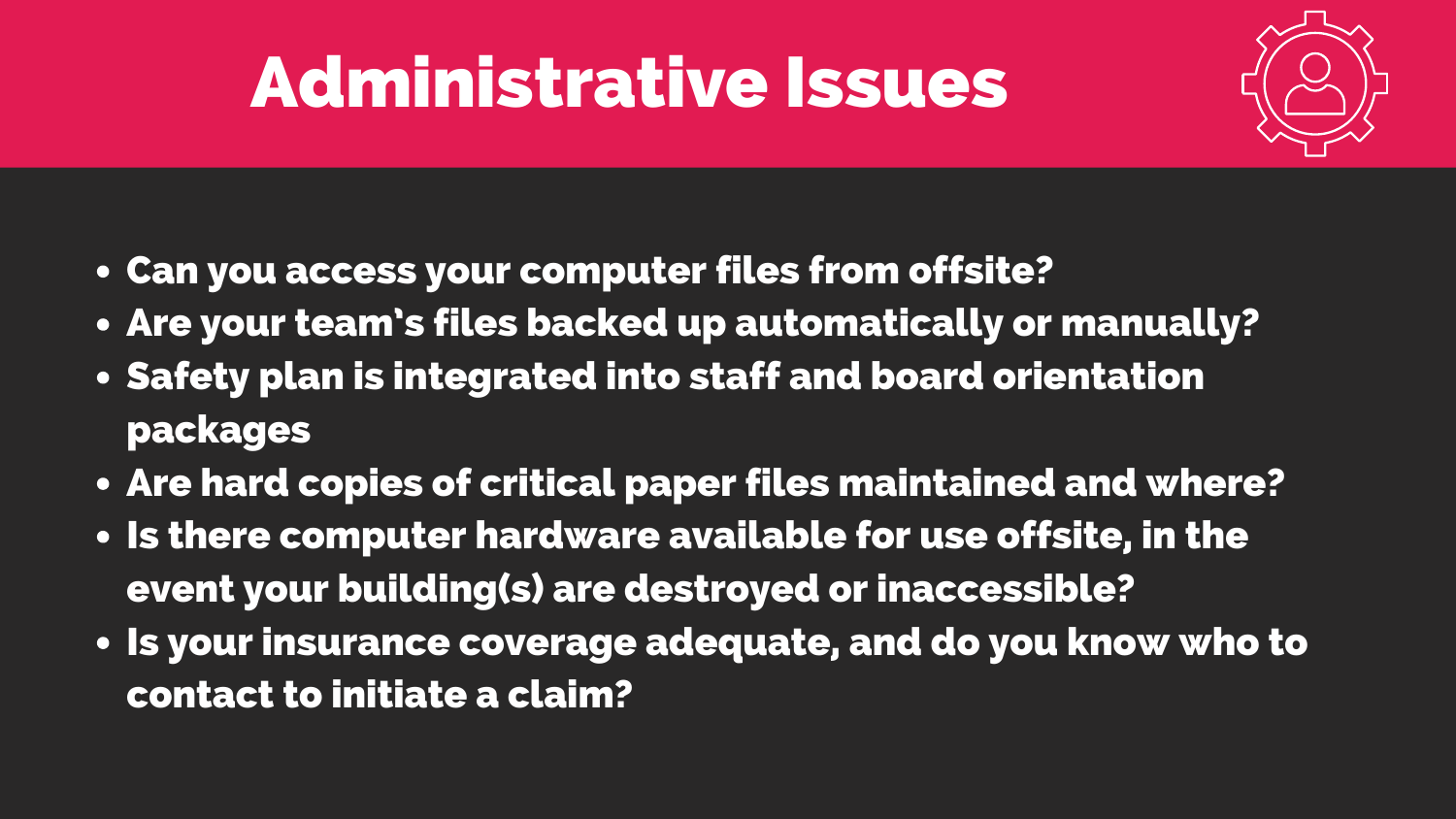- All for one and one for all- teams in crisis
- Do staff and volunteers know how and where to evacuate and convene safely in the event of a crisis during work hours?
- Do you have a plan for quickly assessing how many people may remain in your building(s) after a hazardous event?
- Do staff and volunteers know where to get post-event status updates? Do staff and volunteers have contingency plans for adjusted work hours
- or work off site?
- Who on the team is certified in first aid and CPR?
- Does everyone staff member and volunteer have an Emergency contact?





## Personnel Risks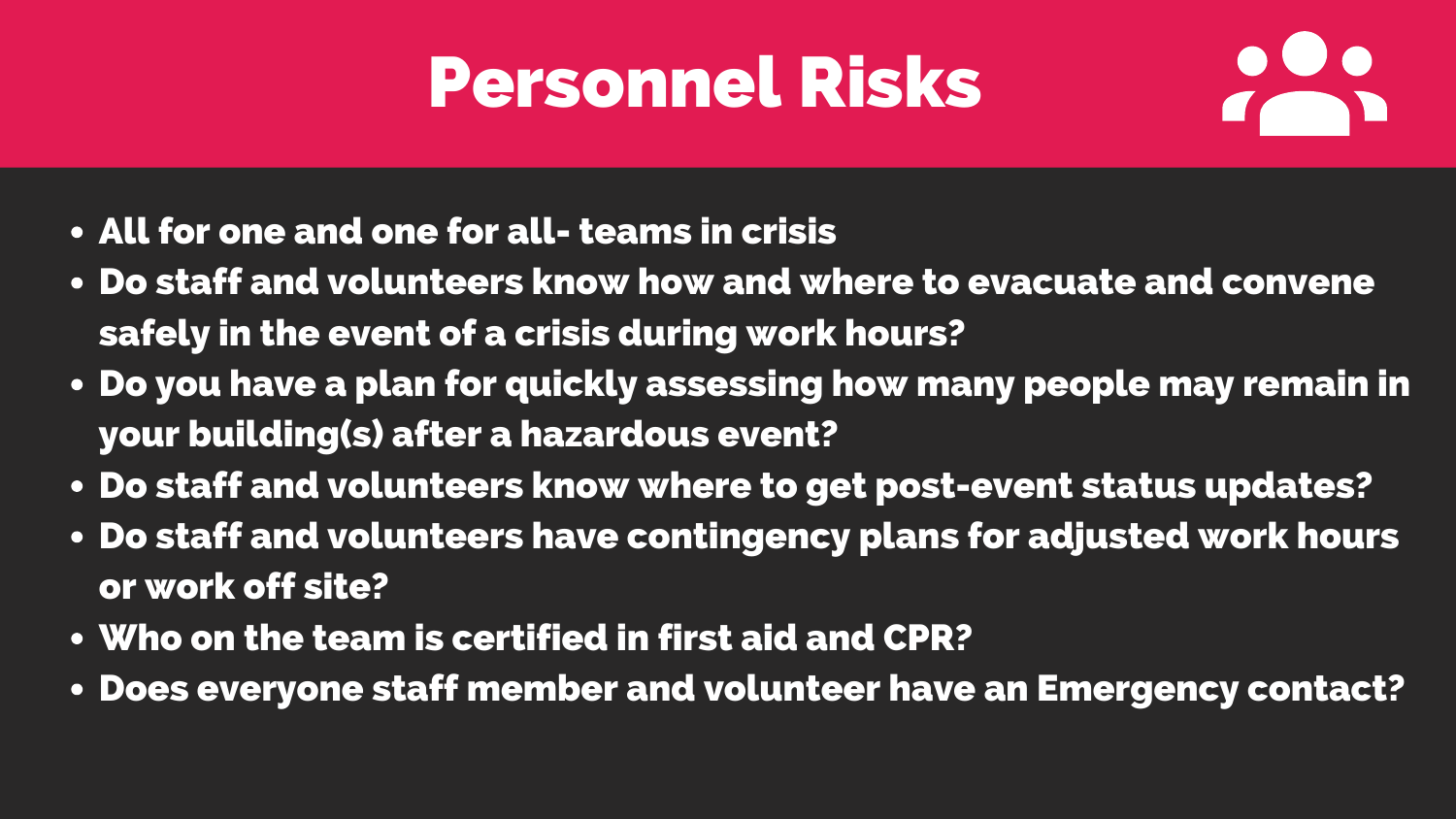- Do you have a communication plan in place that can be deployed quickly if vital assistance is needed, either in the form of donations or volunteers or product?
- Do you have a way to contact clients in the event of a change in services?
- Have you formed partnerships with other local organizations to provide mutual assistance in the event of an emergency?
- What is your social media strategy for long term and shortterm messaging?





## Outreach and Communication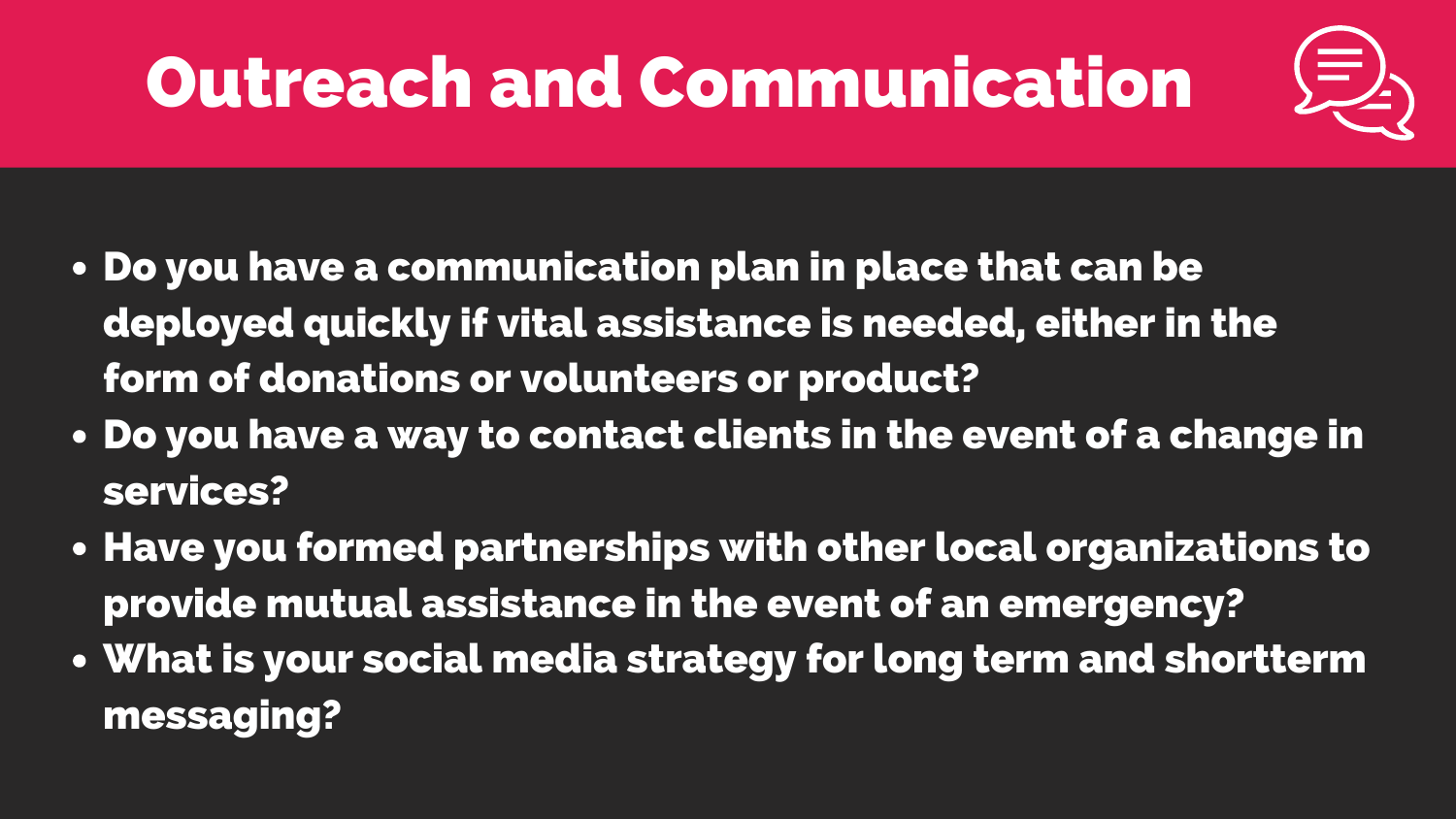Flood & Fire





smoke and carbon monizide detectors

- Review building inspection records for
- Confirm site backups for electronic record and devices
- Safety plan, reviewed annually with on site staff and volunteers
- Alternate location (Plan B) service provision for programs
- Alternate access or satellite site for volunteers and staff resources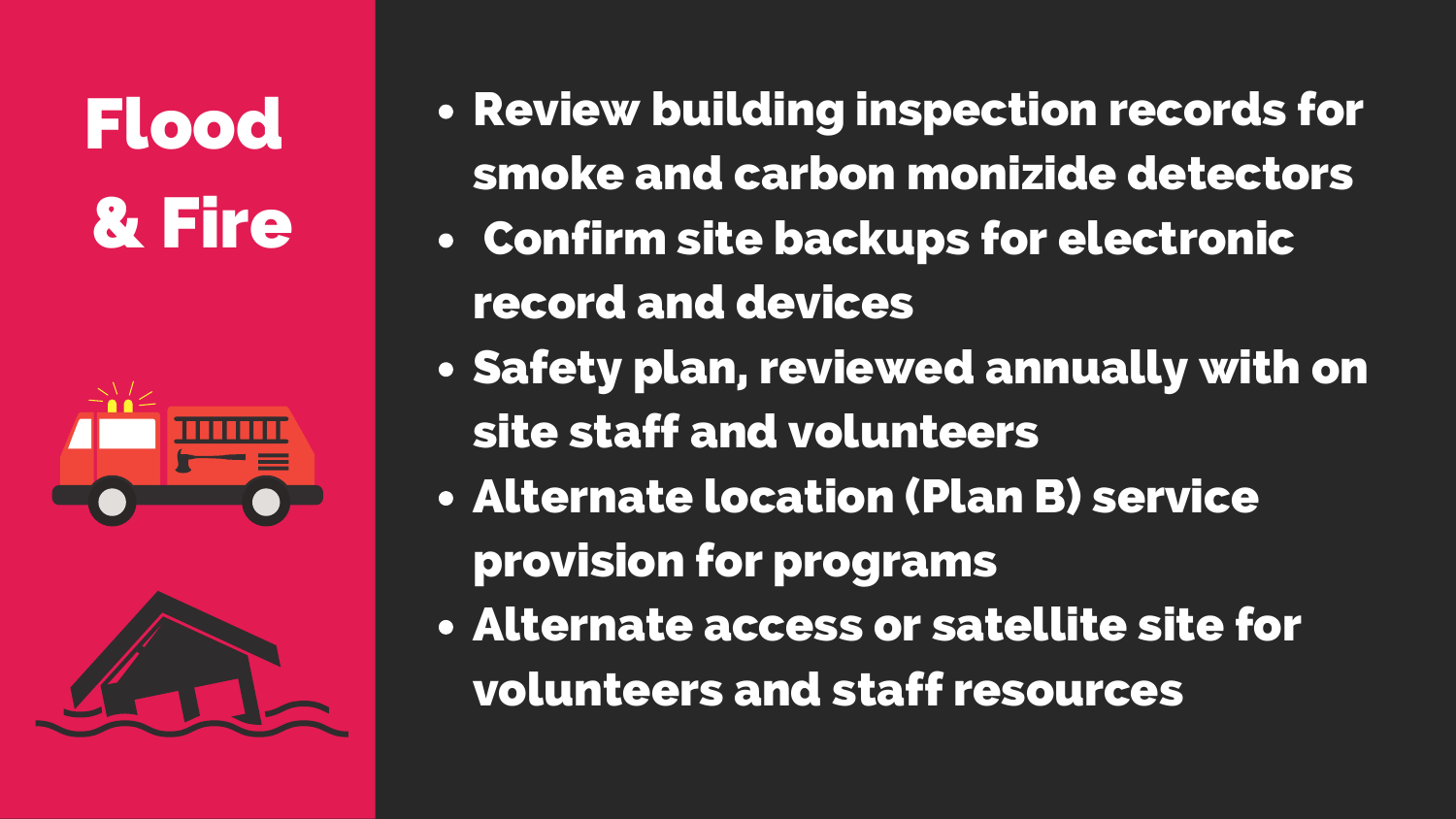## Occupation & Riots



# Alternate transportation for staff to work

- locations as needed
- Review shifting in points of service contacts, program hours of operations and requirements for access (intersectional lens)
- De-prioratize outreach and public facing service outside of arranged appointments
- Follow up on building and emergency services updates monitoring crowd
	- movements and red zones.
- Move all services to alternate locations for the short term (Partner orgs)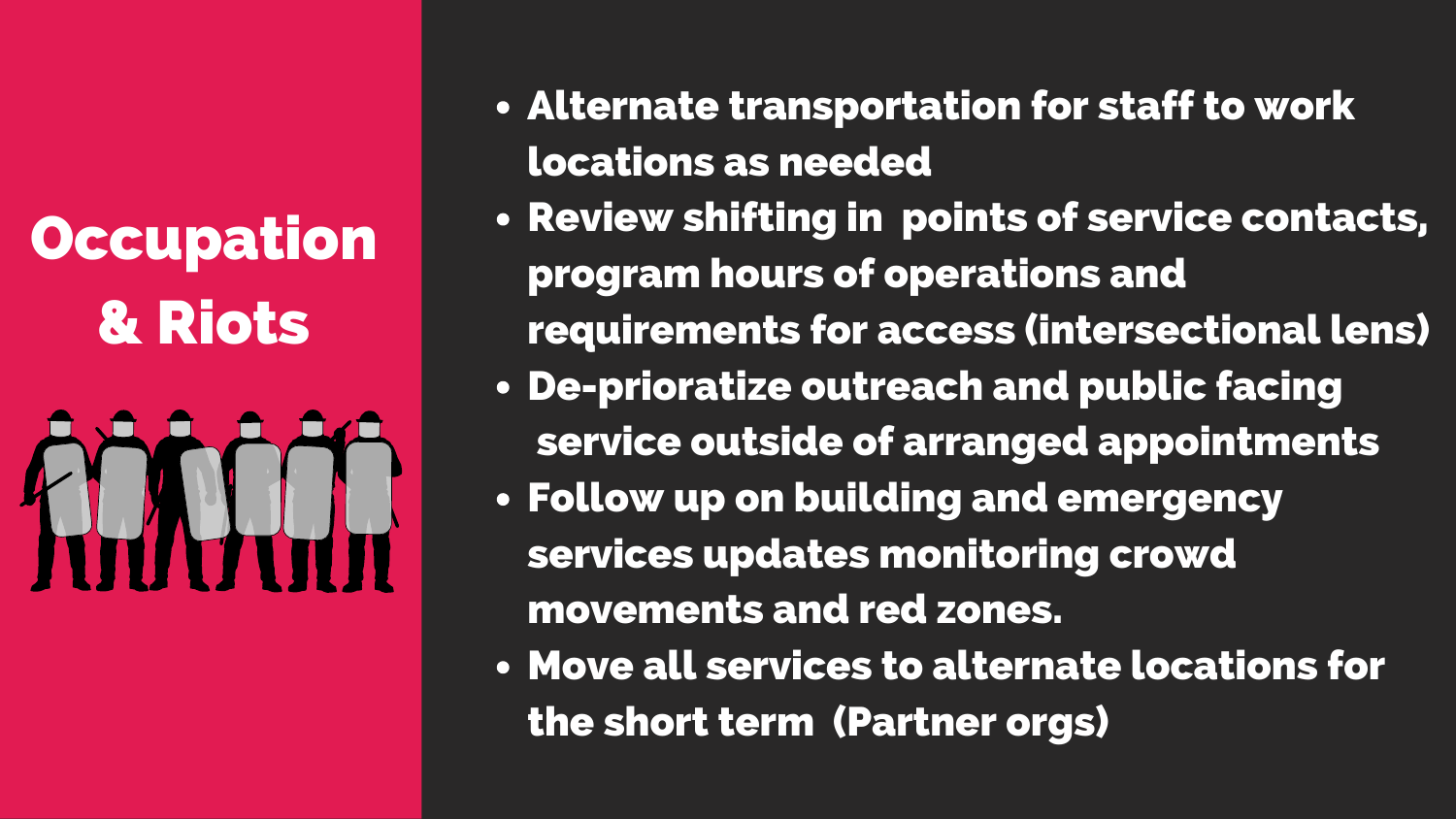Bomb Threats & Active Shooters



### Upon receipt of threat evaculate the building

- Consider Plan B venues for event or program delivery
- or area immediately
- Outside of office locations contact venue & local police immediately\* Evacuate immediately if possible, leave any
- belongings
- If you cannot leave safely lock doors, turn off all lights, turn orr radios and music players, cover windows to make office or site appear unoccupied.
- . If confronted by an assalent commit to your actions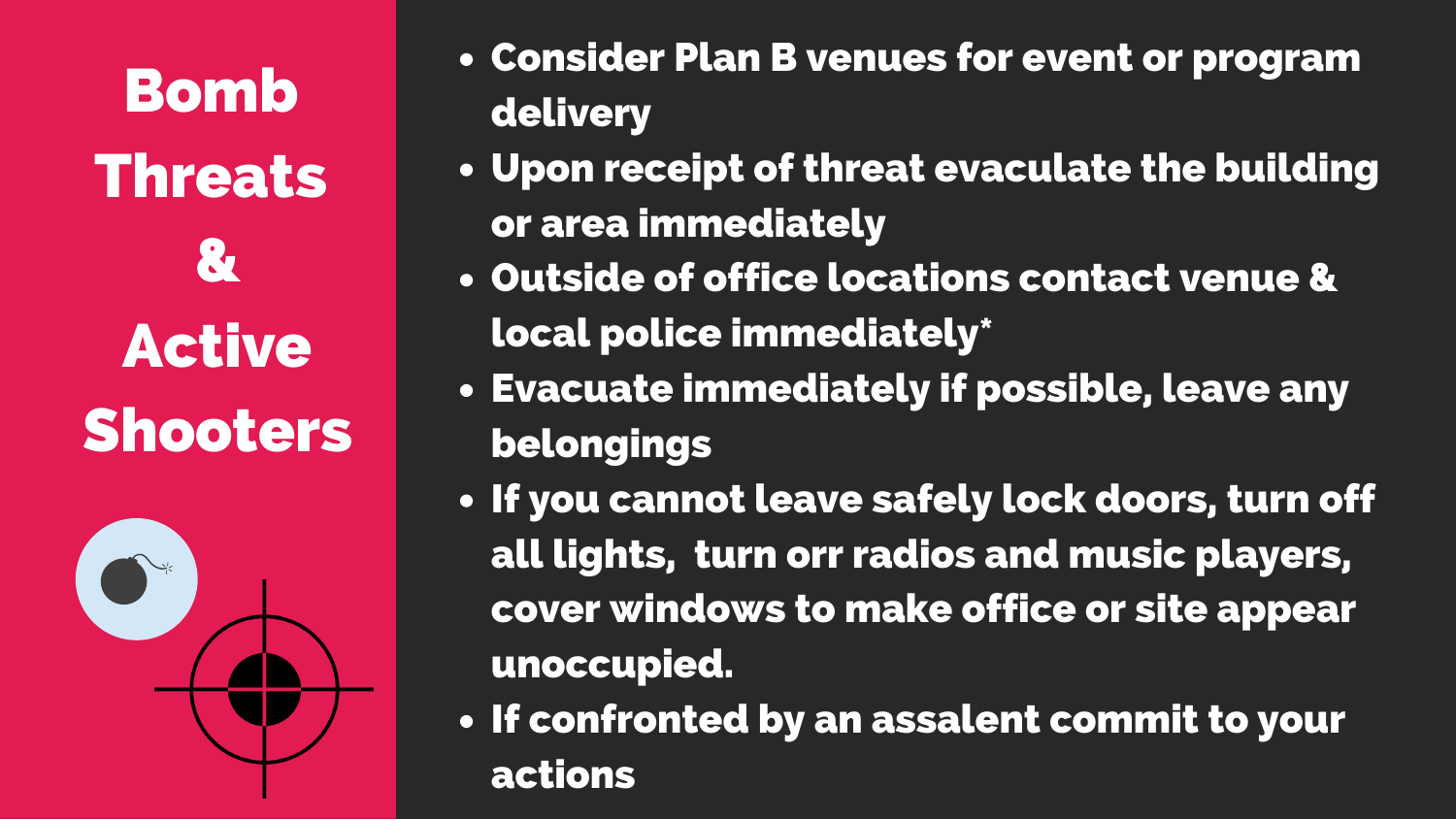cultural symbols over night or during lengthy

Offer alternate transportation for staff to work

Minority **Owned**  $\mathbf{z}$ **Queer Organizations** 



- Consider removing and replacing flags and closures
- if public spaces and/or transit safety is compromised
- Do not ever give out employees personal or the public
- Consider that interns and summer students may not be out (cultural context applies)
- Consider training and support for employee managing social media and public facing forums (mental health)

contact information to clients or members of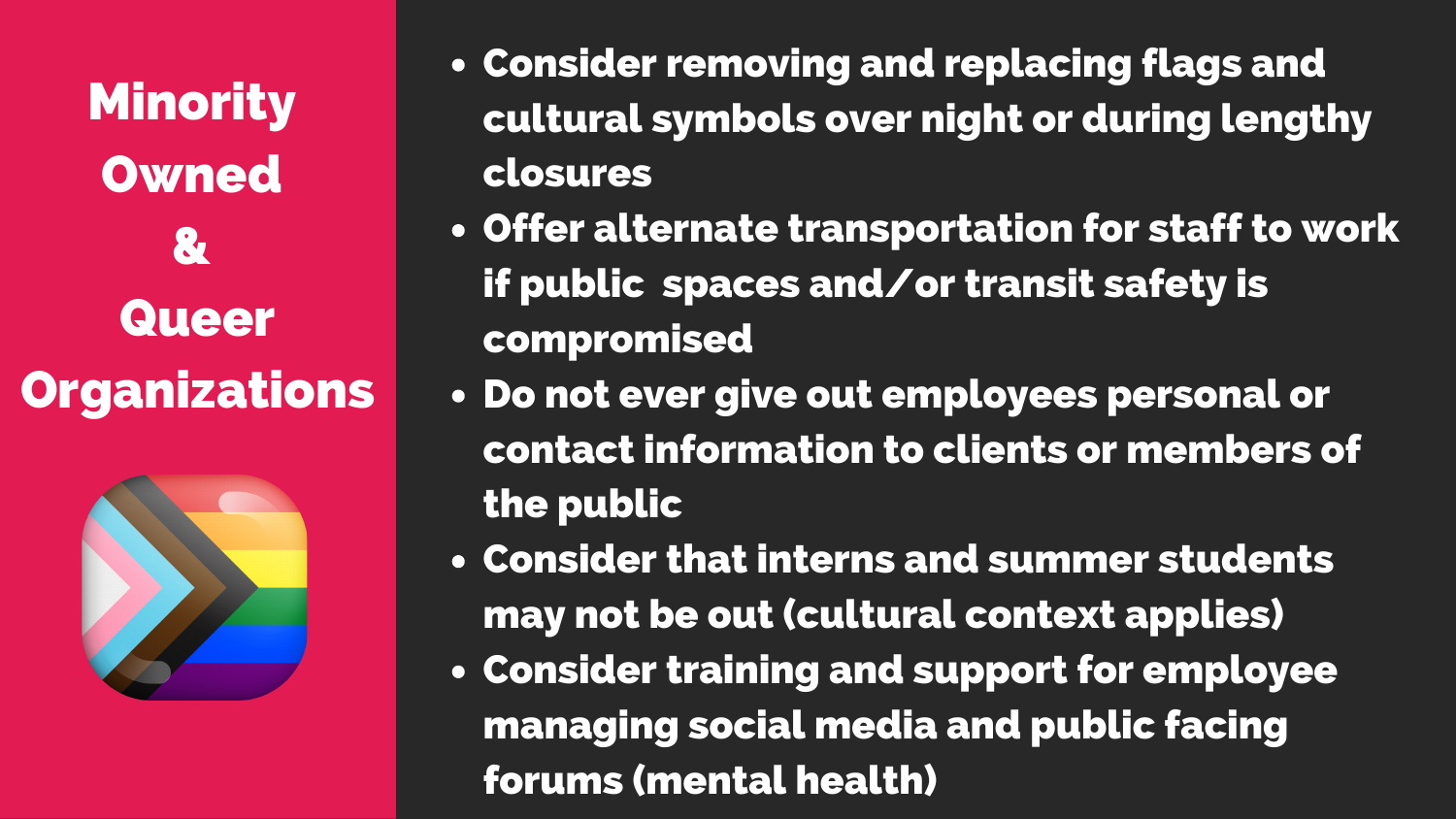# Harm Reducation Program MAX Ottawa Occupation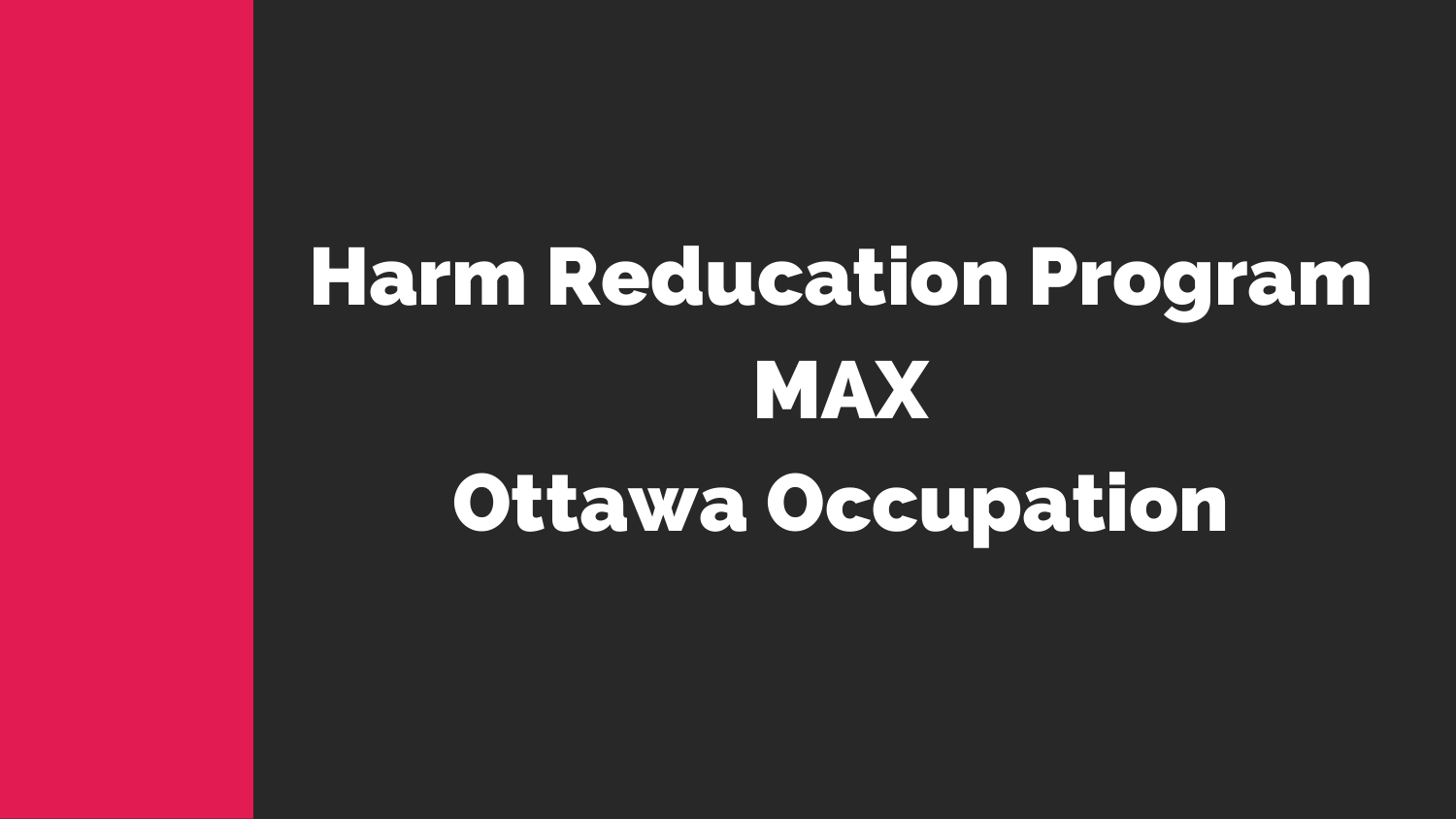## Tea 2 Go Harm Reduction

Tea 2

## **PARTY SUPPLIES & INFO 2 GO**

MAX's harm reduction dispensing program carrying safer partying, overdose prevention, safer sex, and safer hormone supplies (coming soon menstrual hygiene products and gender affirming gear)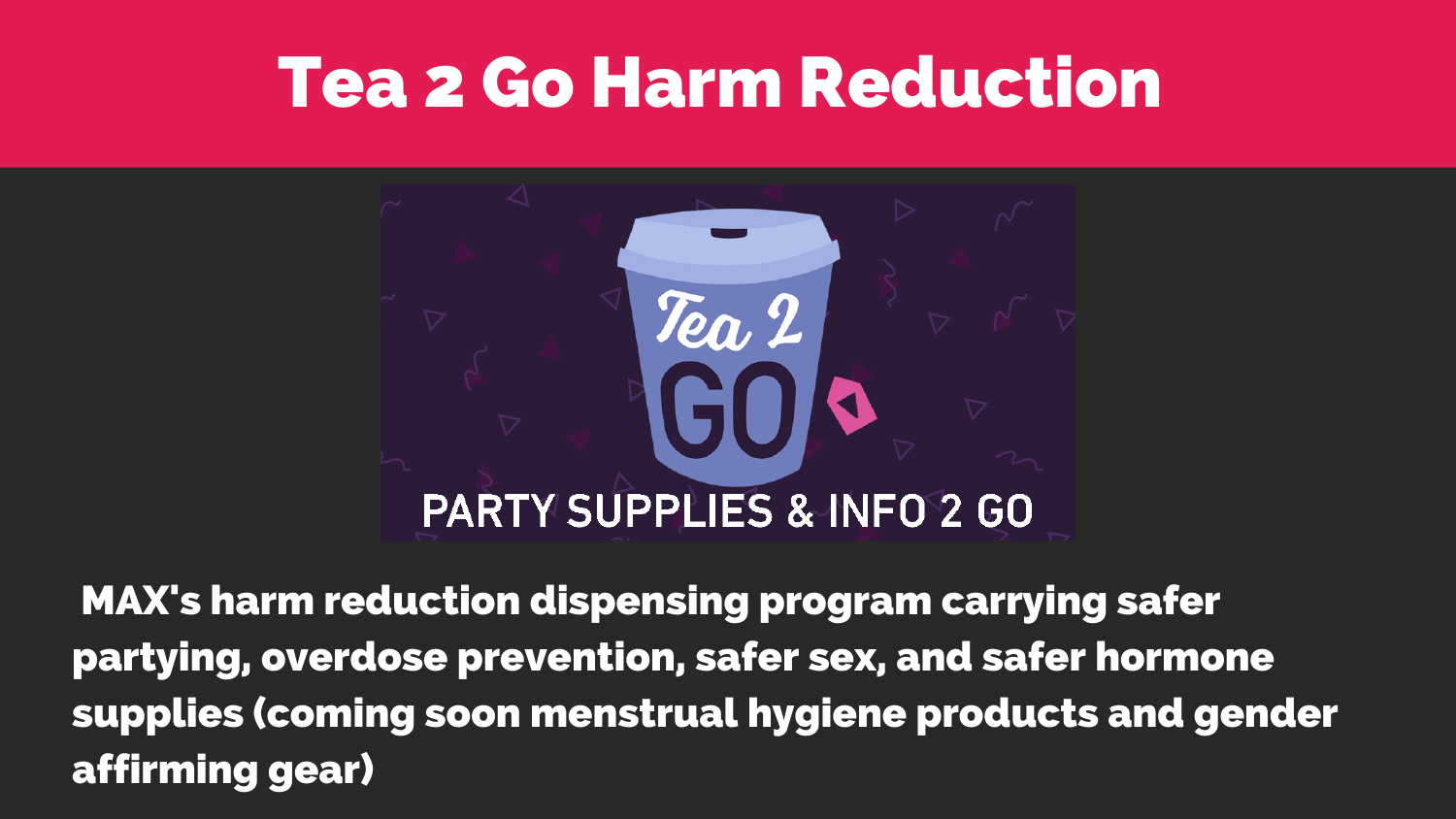## Tea 2 Go Harm Reduction

Tea 2

## **PARTY SUPPLIES & INFO 2 GO**

Our dispensing normally runs Wednesdays and Fridays from 12pm to 8pm. Folks can order supplies through our online form for pick up, delivery or mail options to meet their confidentiality needs.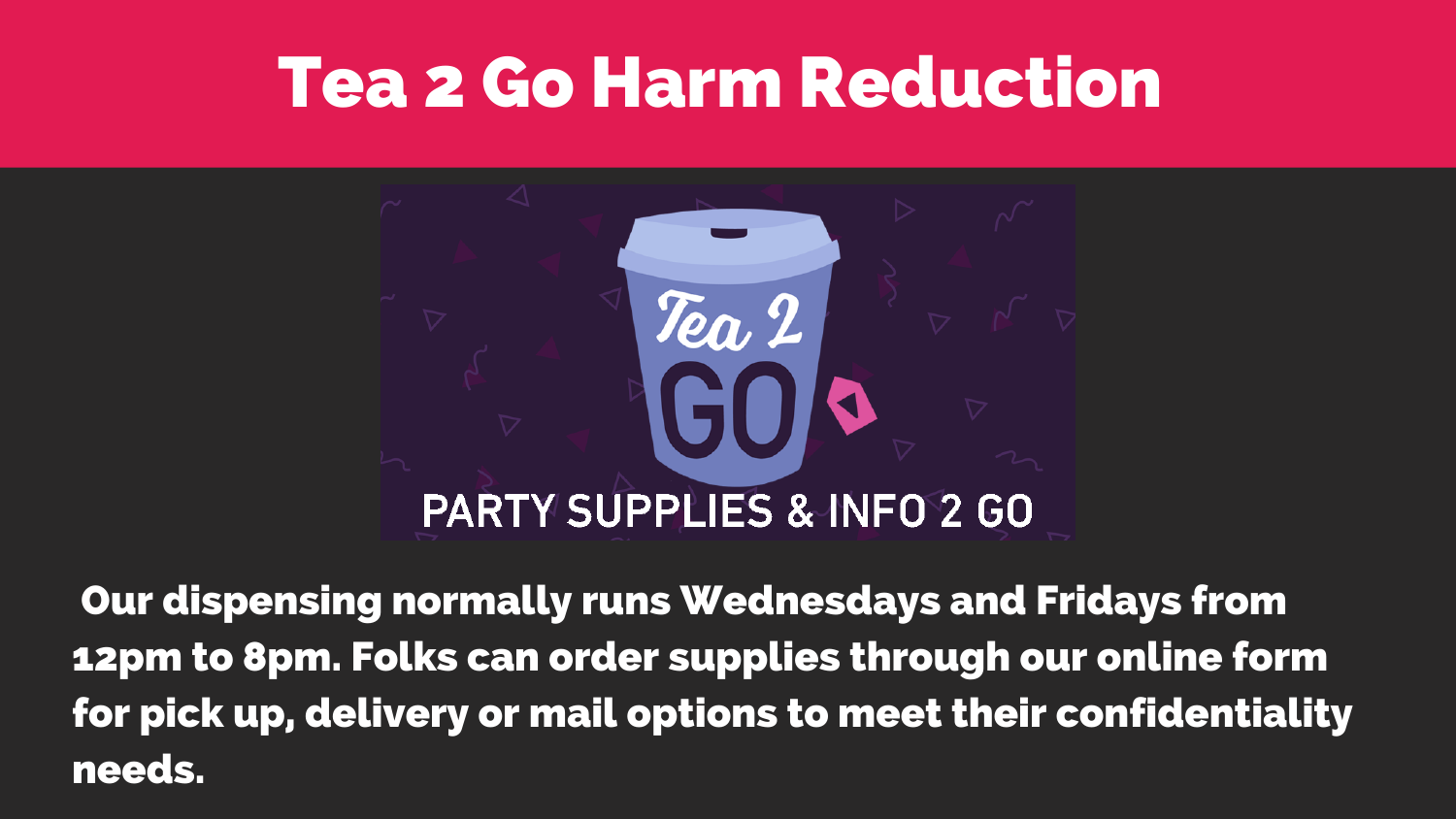## Tea 2 Go Harm Reduction

- As the occupation began, we had a few things we needed to address and make sure we stayed on top of:
	- Communication with our community members
	- Relocation of harm reduction dispensing
	- Asking for support from our colleagues

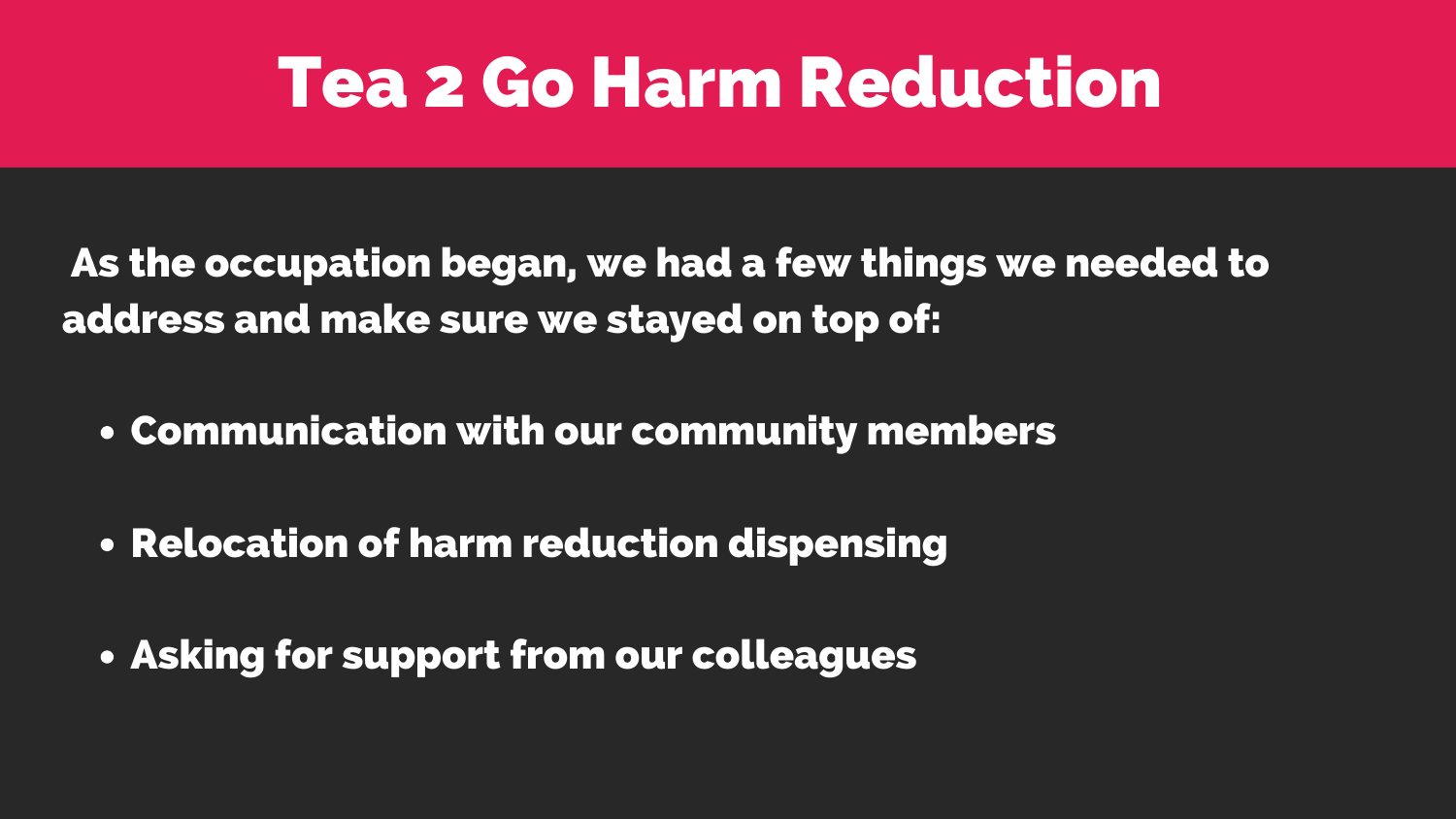

- Updates on our online order form
- Social Media
- Signage posted around our building
	- $\circ$  Our signs also listed other local harm reduction and mental health resources
- Google Listings and Google blog posts

### We tried to keep our community members updated through: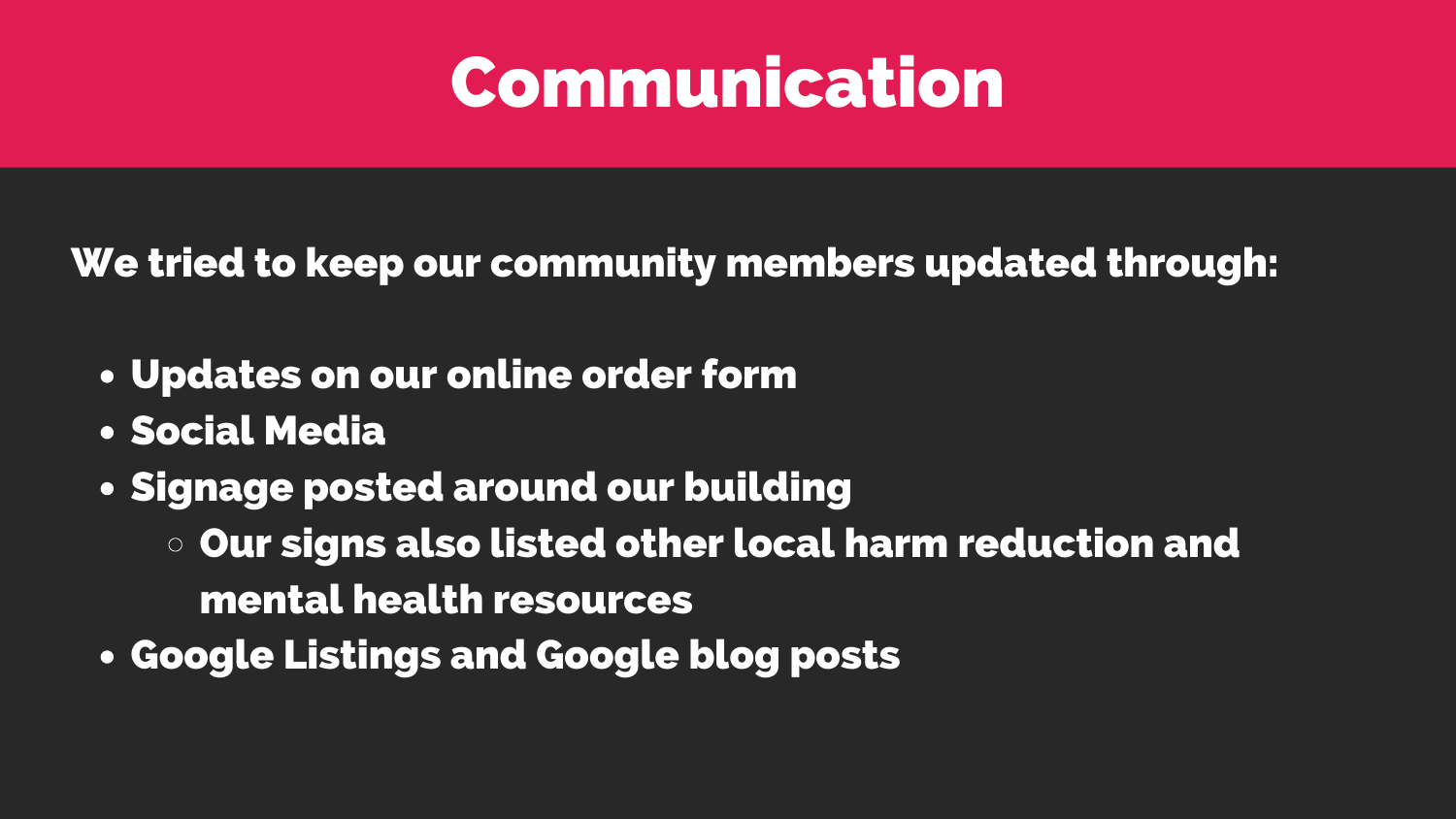## Relocation

- Did we have partners who could temporarily host us outside of downtown?
- If not, could we relocate to a private residence?
- When should we have stepped in and decided to relocate?
- Moving exclusively to mail only delivery to keep meeting our community member needs while pick up was unadvisable.

We didn't know how long the occupation would last and as the days turned into a week, we started contemplating about a satellite site: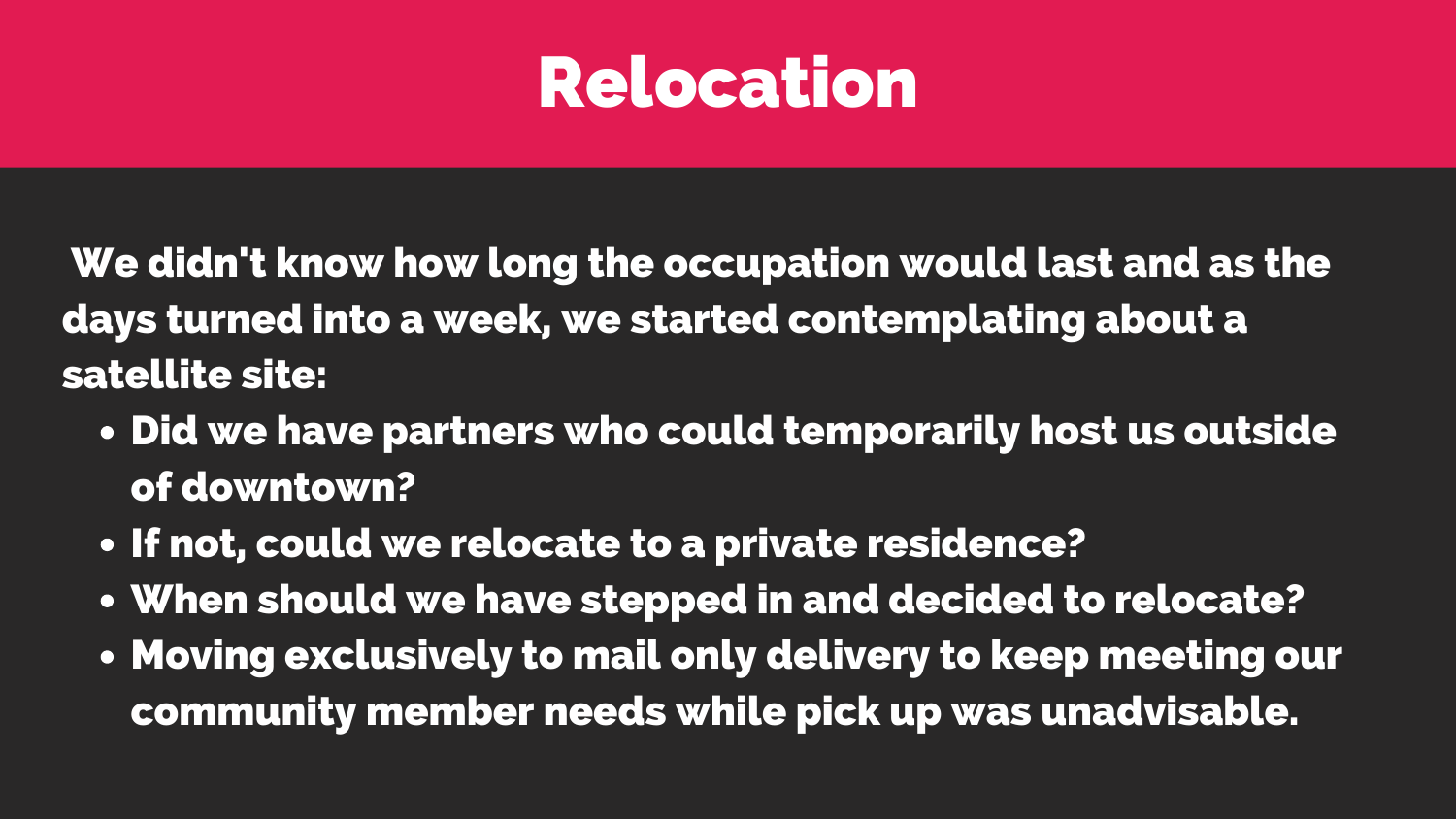## Relocation

We relied heavily on the mail option to keep meeting our community member needs while pick up/drop in hours were unadvisable and or impossible.

We still had many mail orders during the convoy and even people living downtown opted for their orders to be mailed as they didn't want to leave their homes.

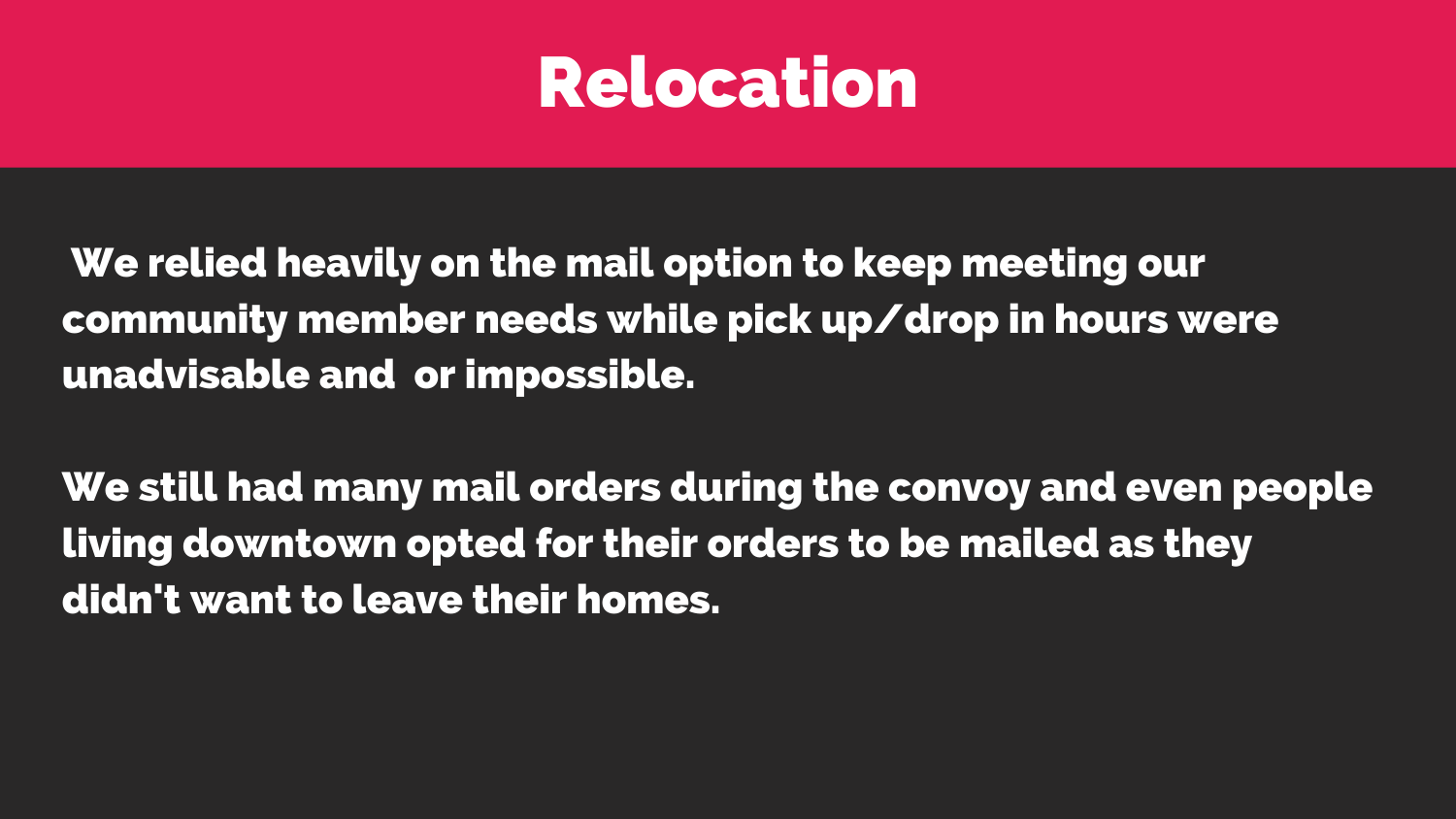## Collaborating

- Taking the danger of travel to work into consideration for staff
- Acknowledging, checking in and making space
- Helping each other out, regardless of "department"



### Getting through the occupation was a team effort.

### We got through it by: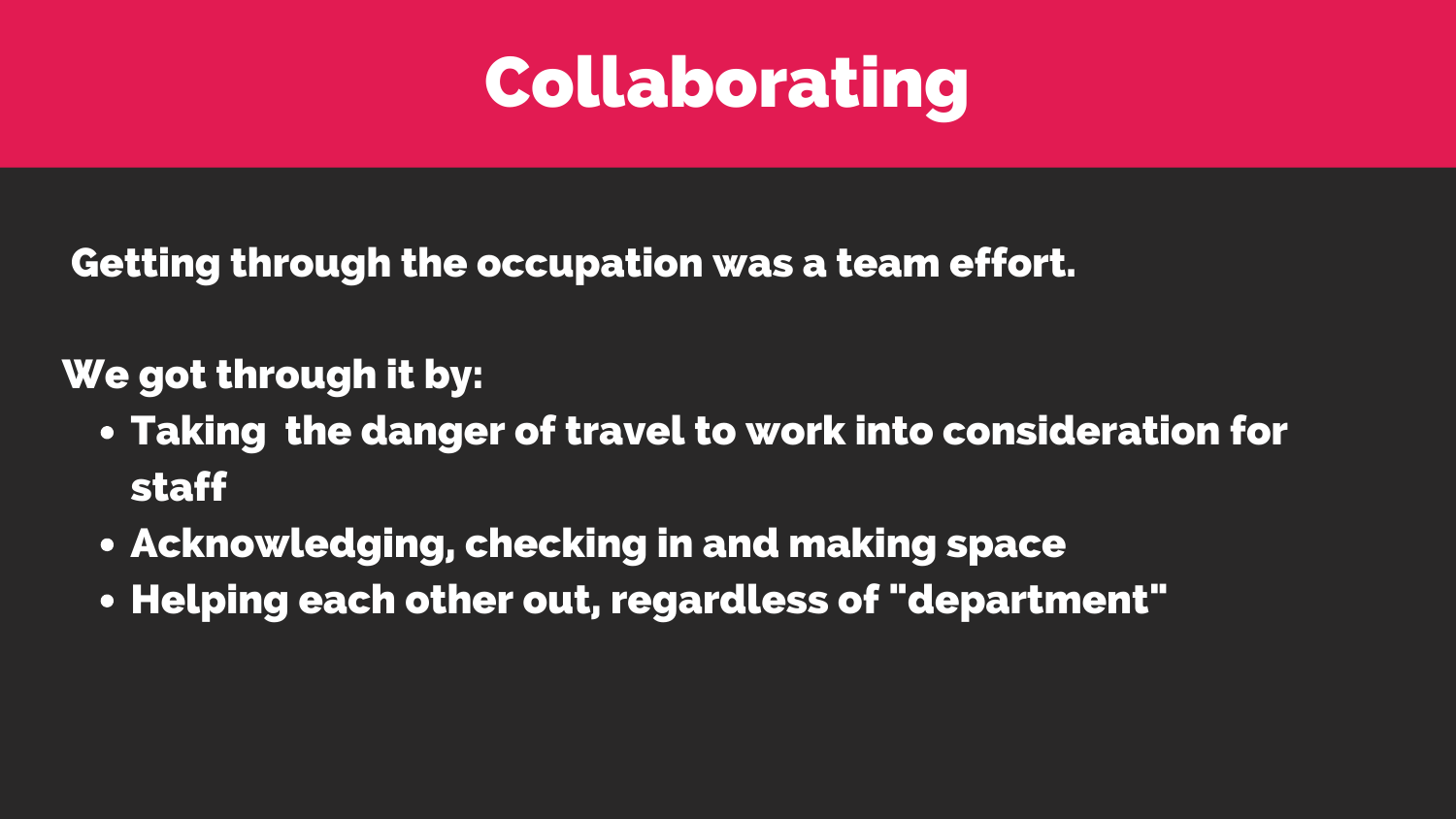

### **Travel**

As both of the harm reduction workers live outside of downtown, getting in and out of the city center was difficult or expensive.

We were able to support getting staff home by paying for Uber so they wouldn't have to be walking downtown at night.

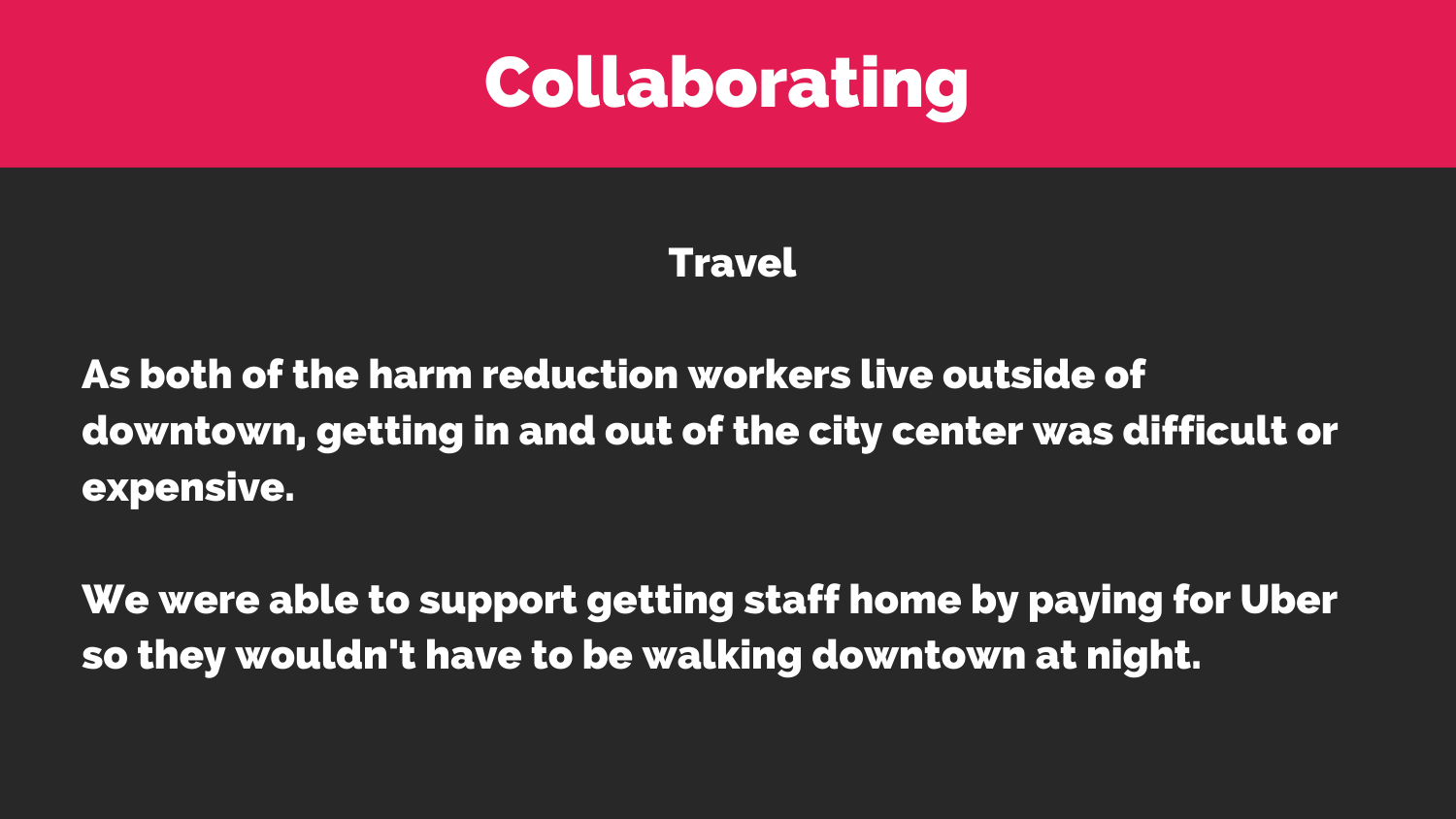

### **Travel**

There was also a certain amount of "straight drag" I felt pressure to do to avoid or minimize interactions with the convoy.

We also coordinated with other staff who lived within walking distance of the office and willing to support harm reduction dispensing. This gave the space for staff to stay home if they felt unsafe being downtown or travelling.

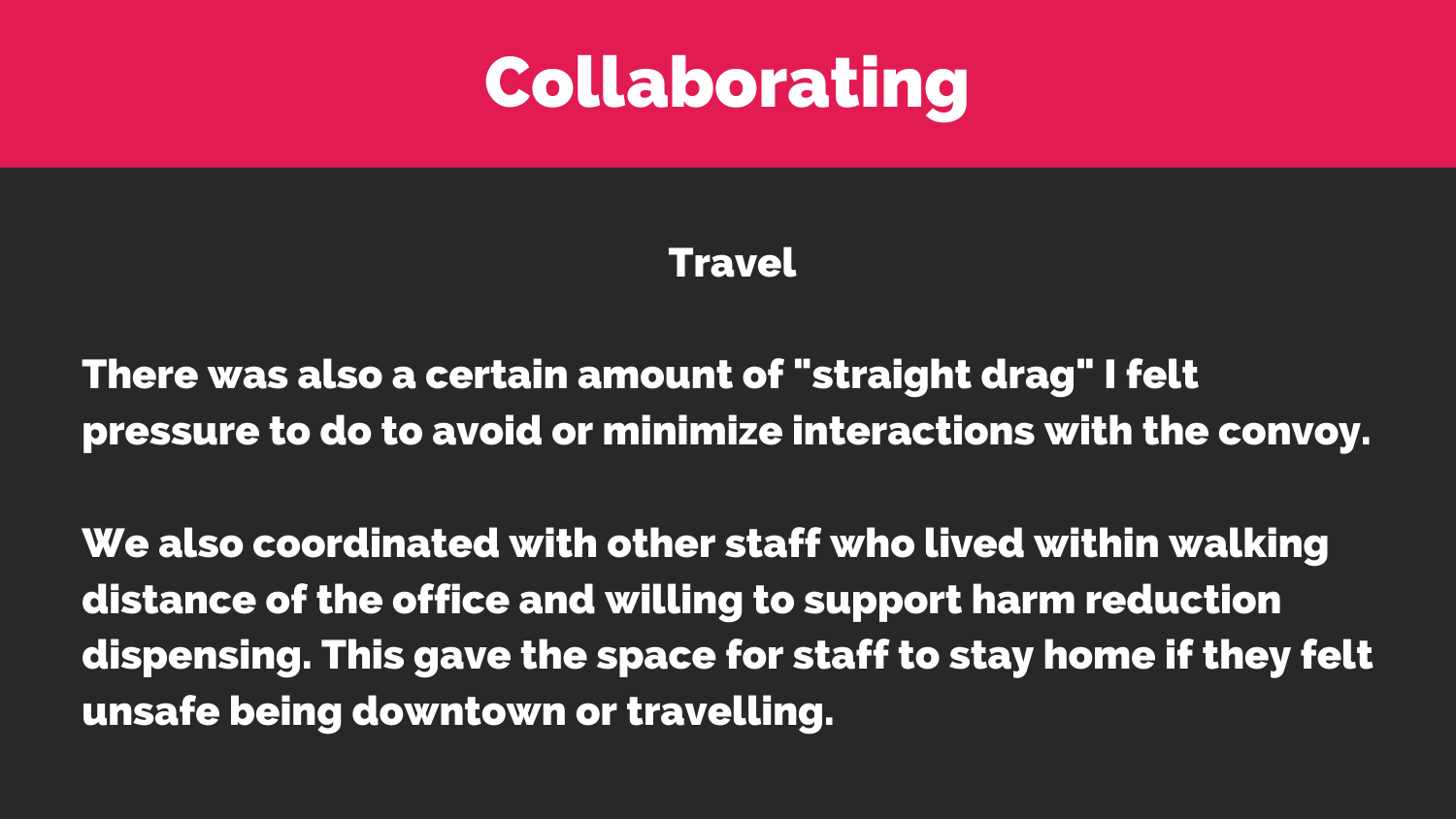## Collaborating

### Making Space

Many of our morning meetings were overtaken by discussions about the occupation. It was important for us to be able to talk to each other about the situation, especially as our downtown staff members had been isolating to avoid the convoy and that many of us were already isolating due to COVID.

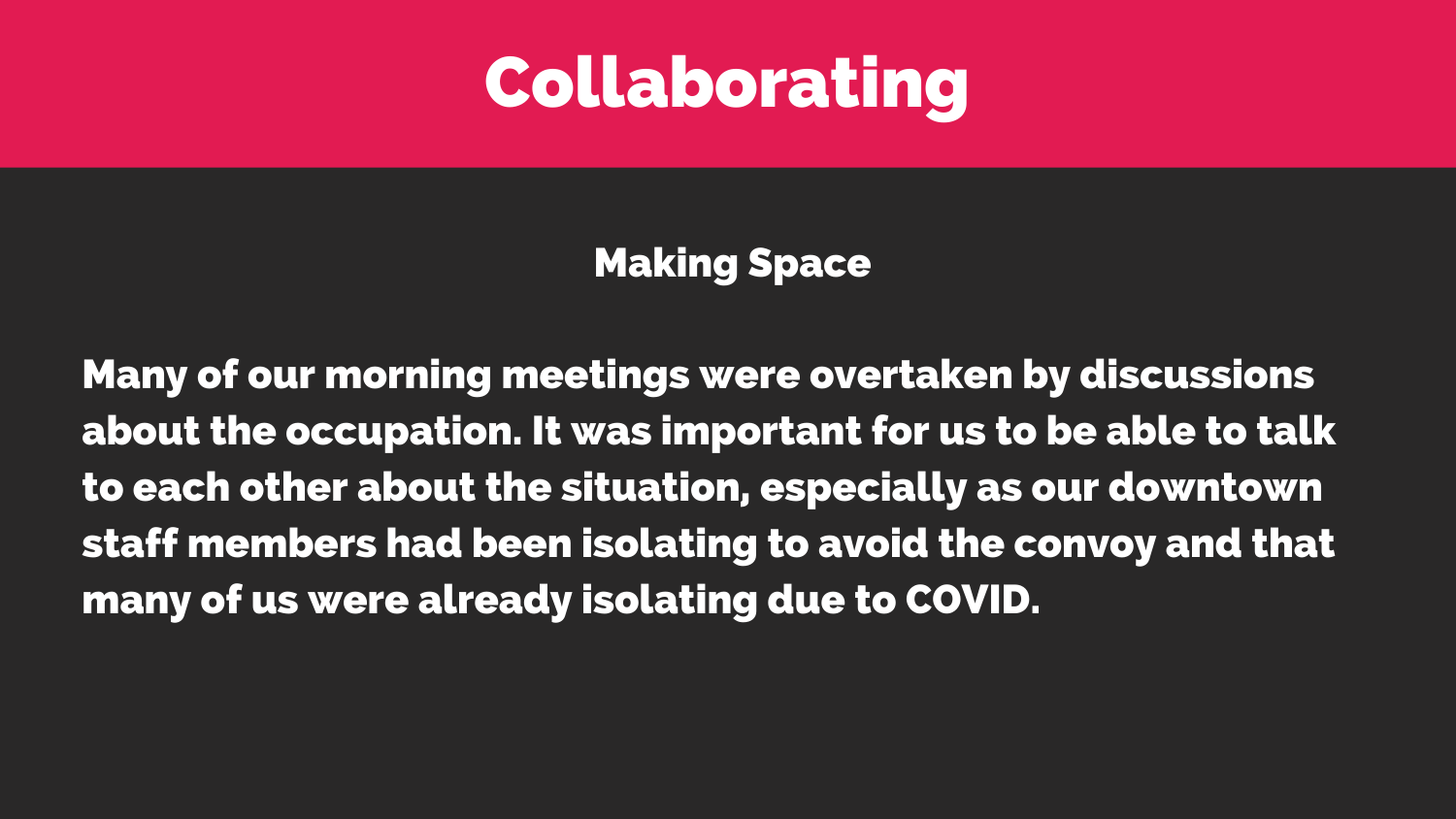## Collaborating

### Making Space

There were also many conversations between myself, James, Torin and Ahmed to check in with how we were doing, especially the days after coming into the office.

This also gave the opportunity to let staff take time off for their mental health, or work remotely from other cities.

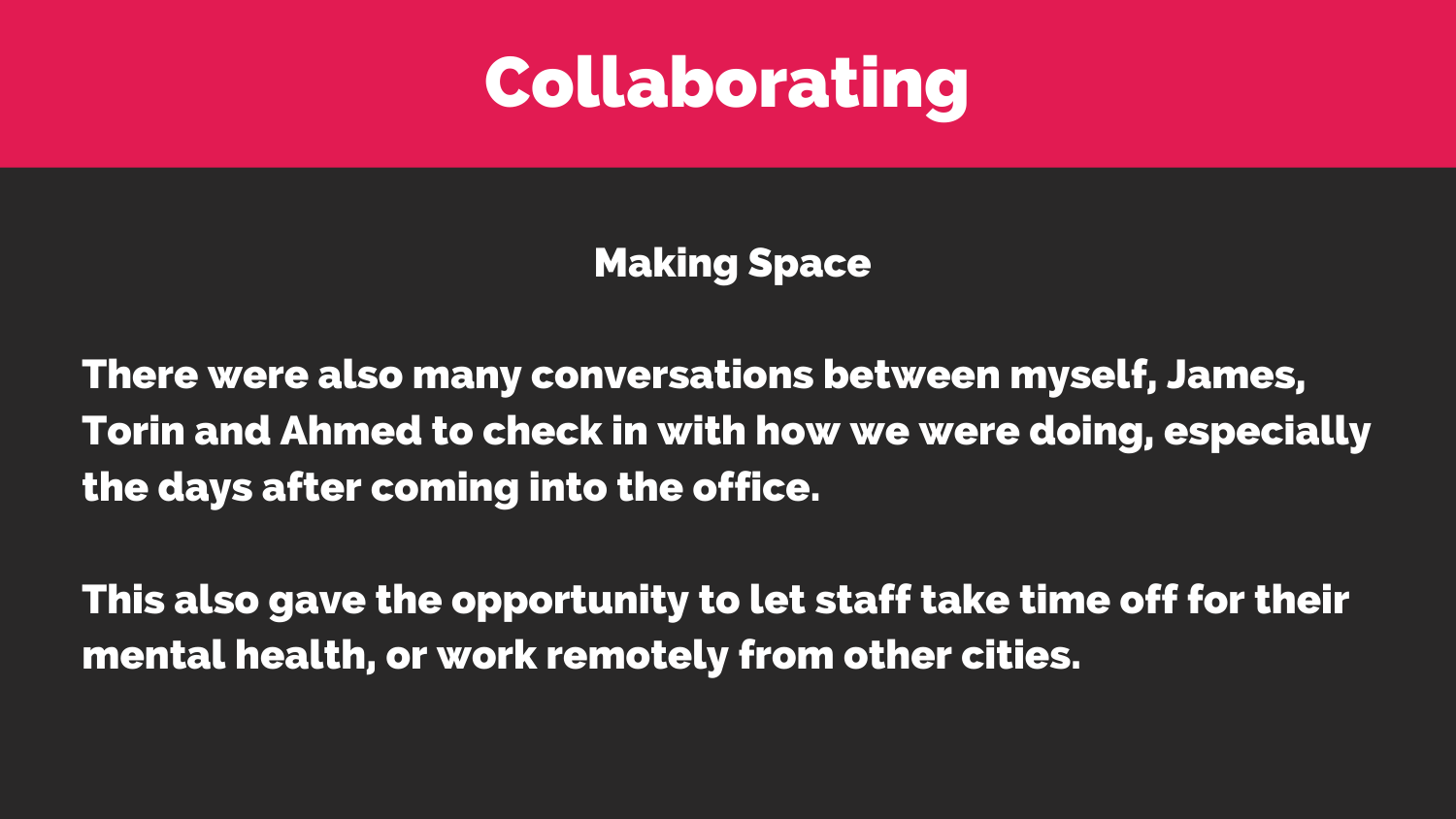

### Helping Out

I mentioned before about the other staff helping us out with our harm reduction dispensing.

This was by coming into the office so we always had 2 people, and was voluntary for staff who lived within walking distance of the office.

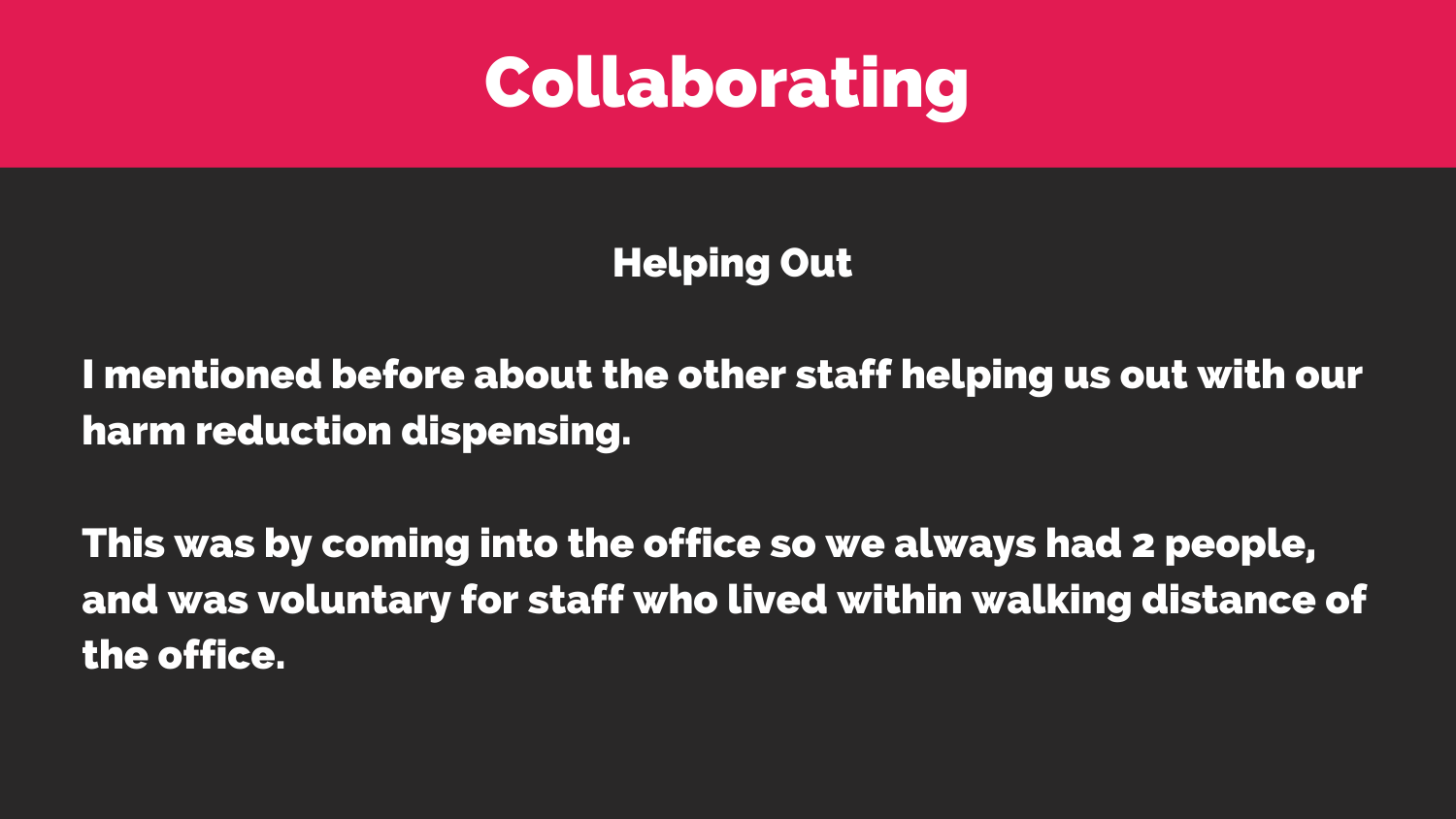## Collaborating

### Helping Out

I also had my colleague Spencer, who is MAX's Mental Health Programs Coordinator, help me fulfill orders when I wasn't able to come to the office.

We were given very little notice before the plan to remove the convoy began, and since Spencer was in the office, he helped pack the order and mail it for us.

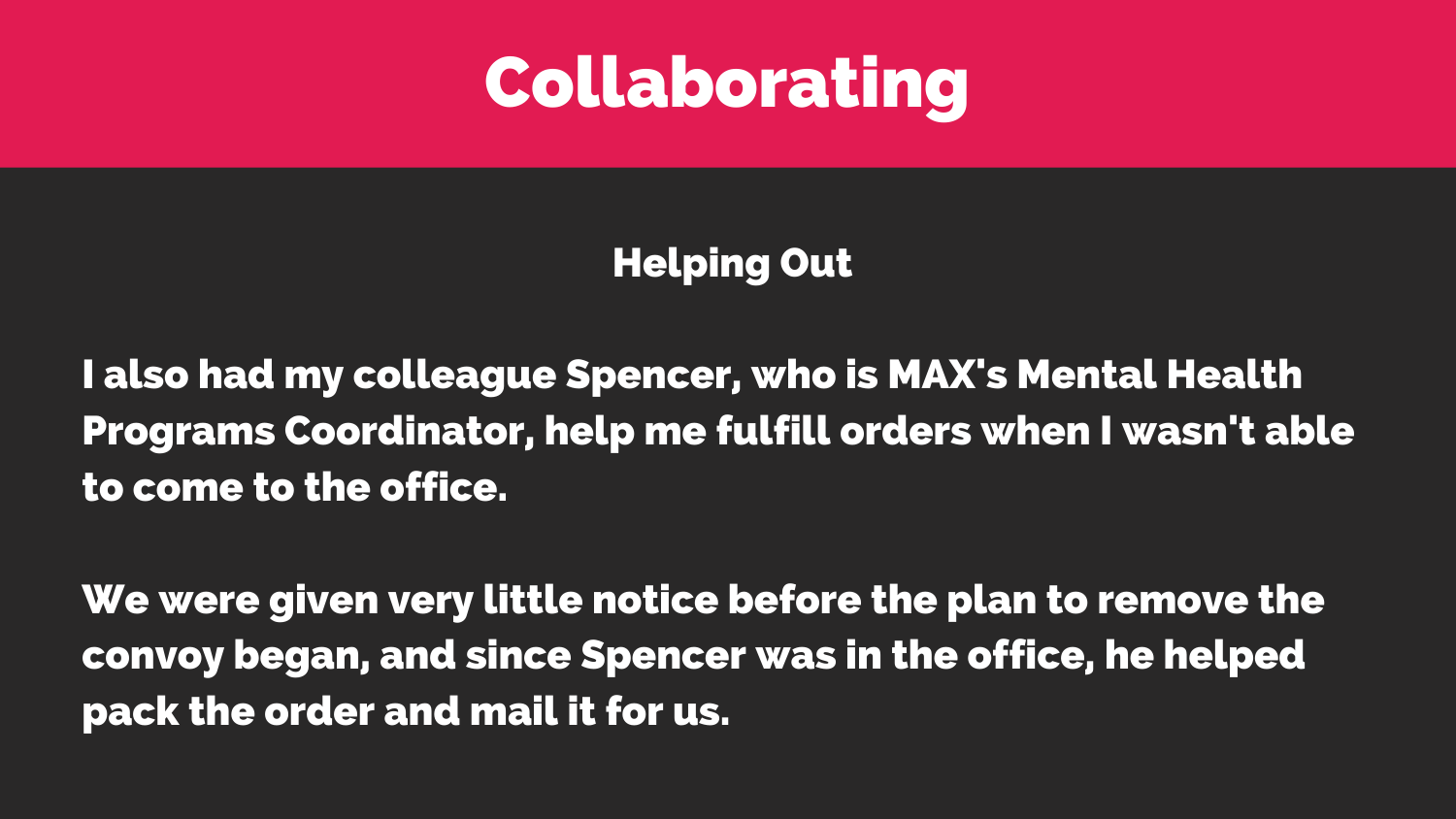

### Helping Out

Helping out can mean different things to different organizations and different programs.

We have a great team who were all willing to step in and help make sure our organization's programs kept running, despite the convoy obstructing our lives.

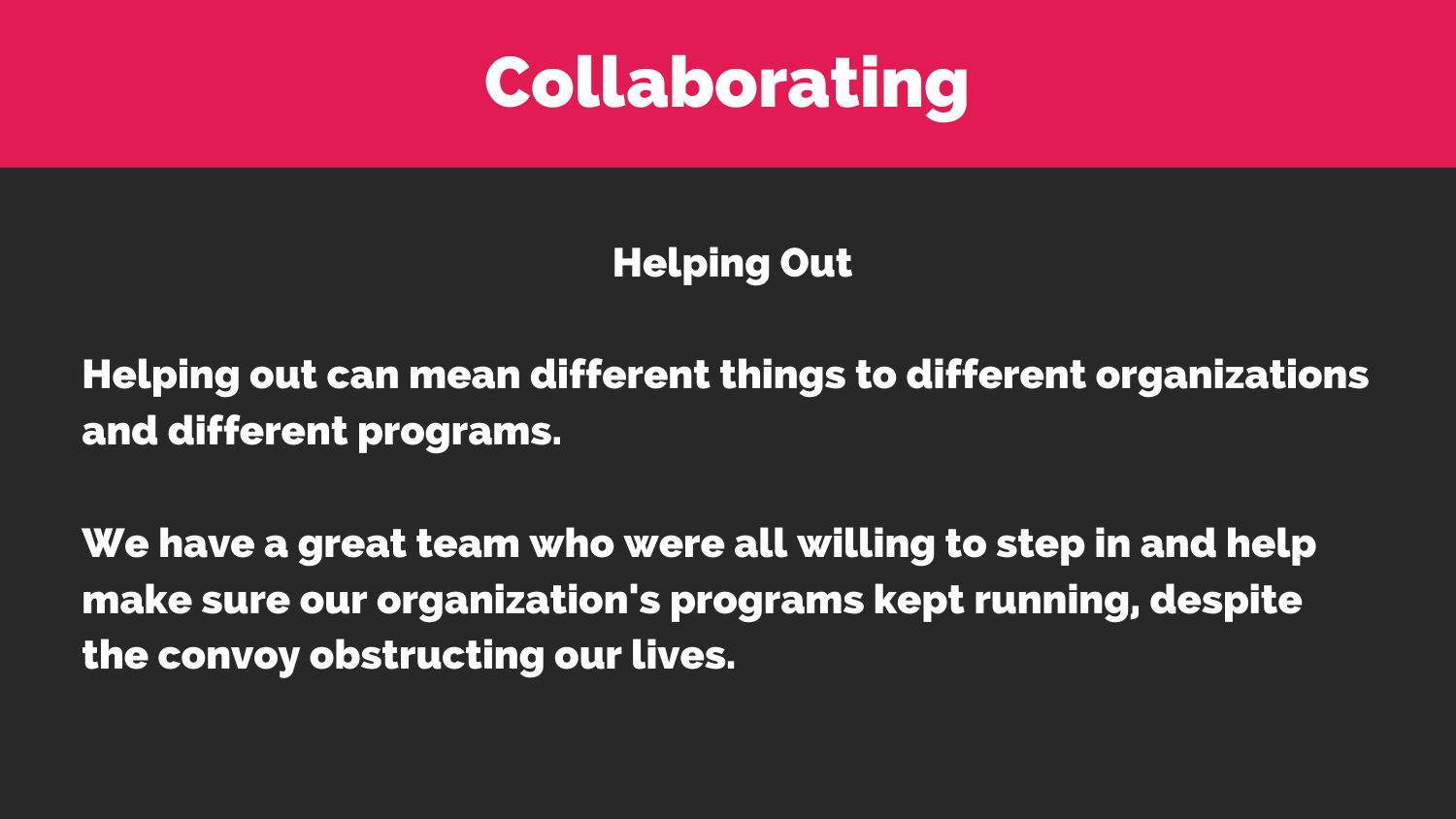## Aftermath

Looking back on what happened, and with the potential for more occupations, especially with some encampments of the convoy still operating in the rural areas around Ottawa, our need for a response plan hasn't gone away.

Ottawa is the center of political power in Canada, and honestly, we should have thought more about being prepared for occupations in the first place.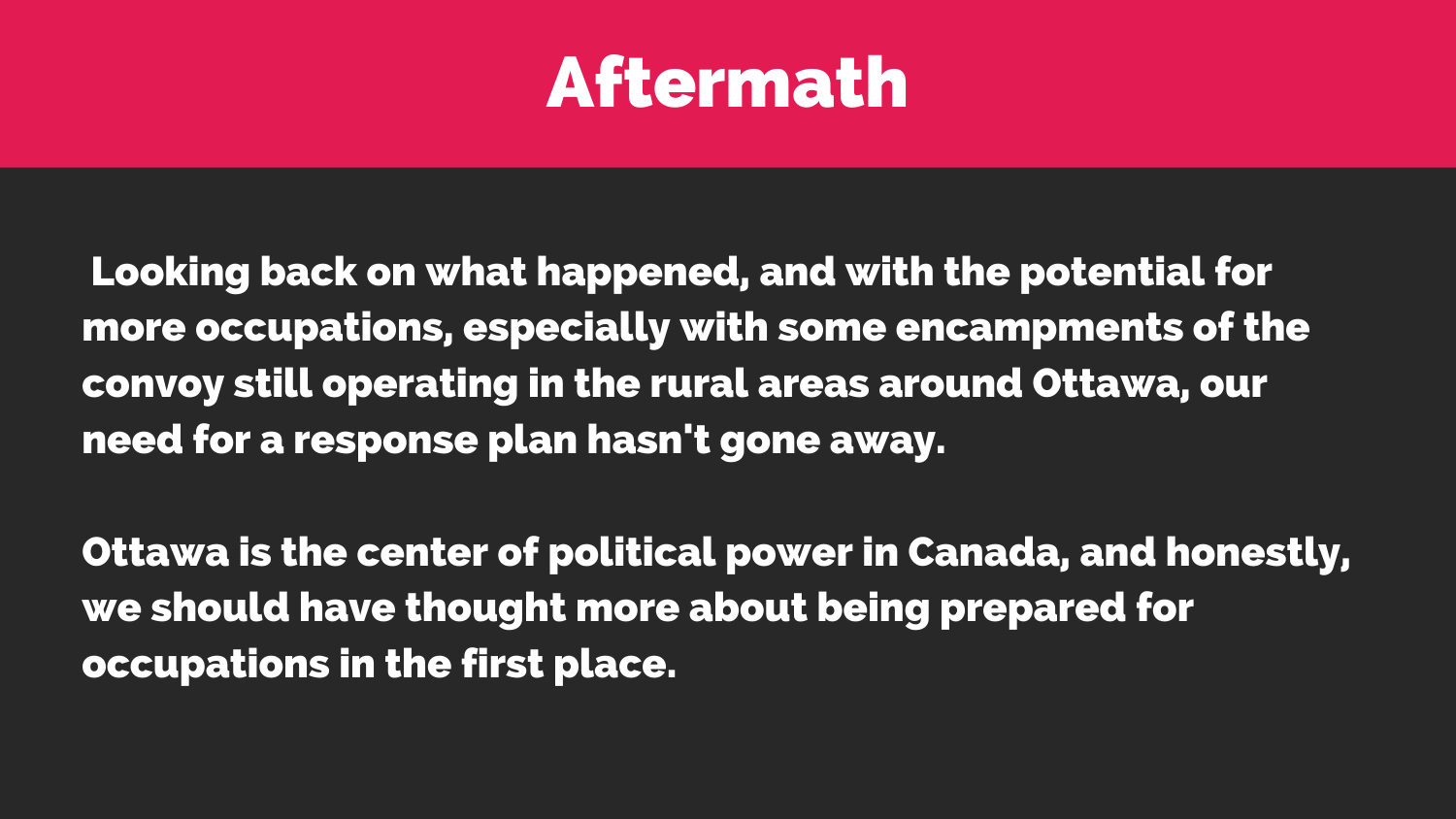## Aftermath

### A big question coming out of this is did we react enough? Not enough? Too much?

Did we take action early enough?

We had no way to know how long this was going to last, but going forward with planning we need to consider at what point we make decisions or enact these emergency responses.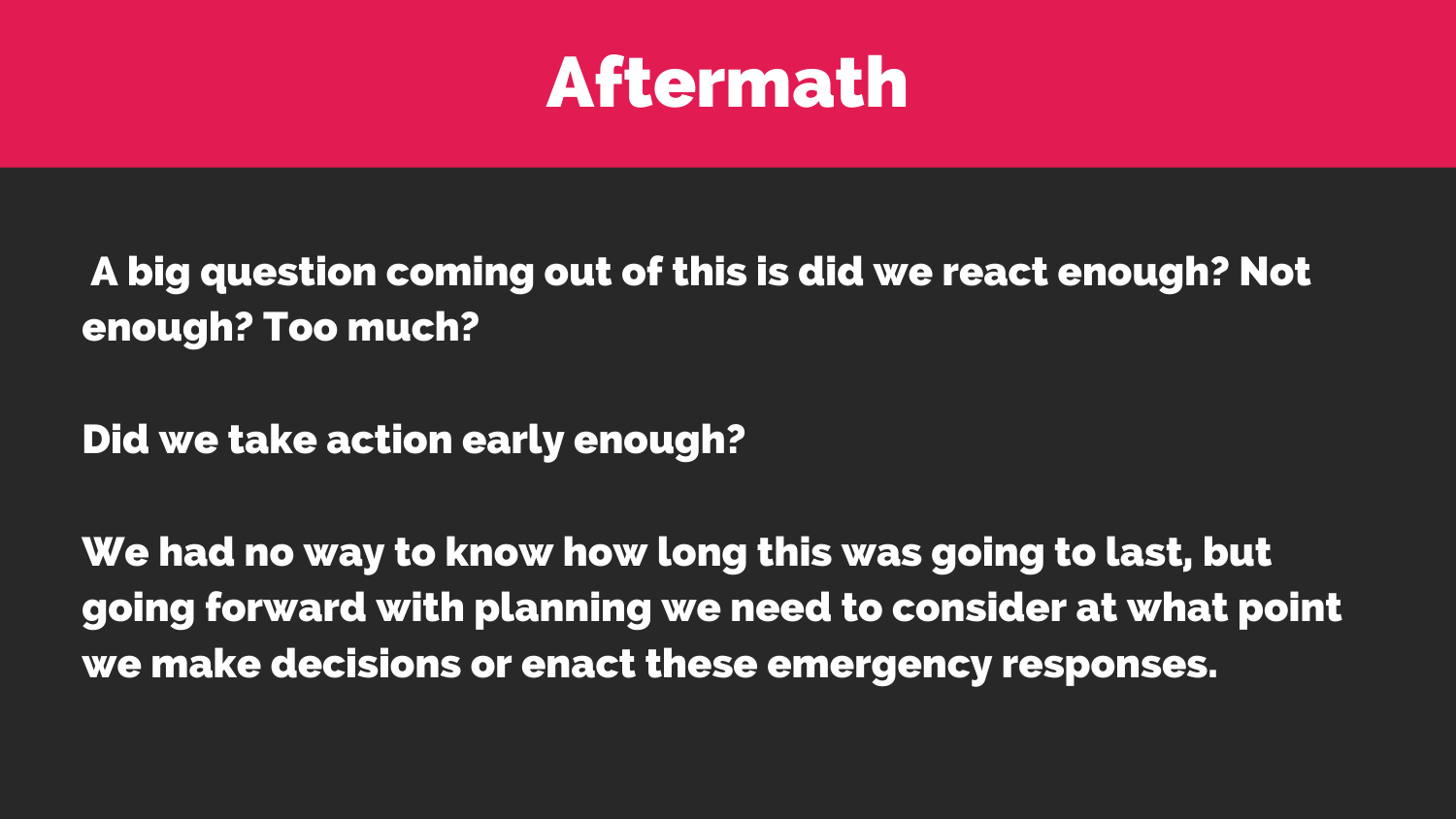## Aftermath

### It has really brought forward the need to be prepared for emergencies like this.

Unfortunately, we don't have the luxury of assuming something like this won't happen again.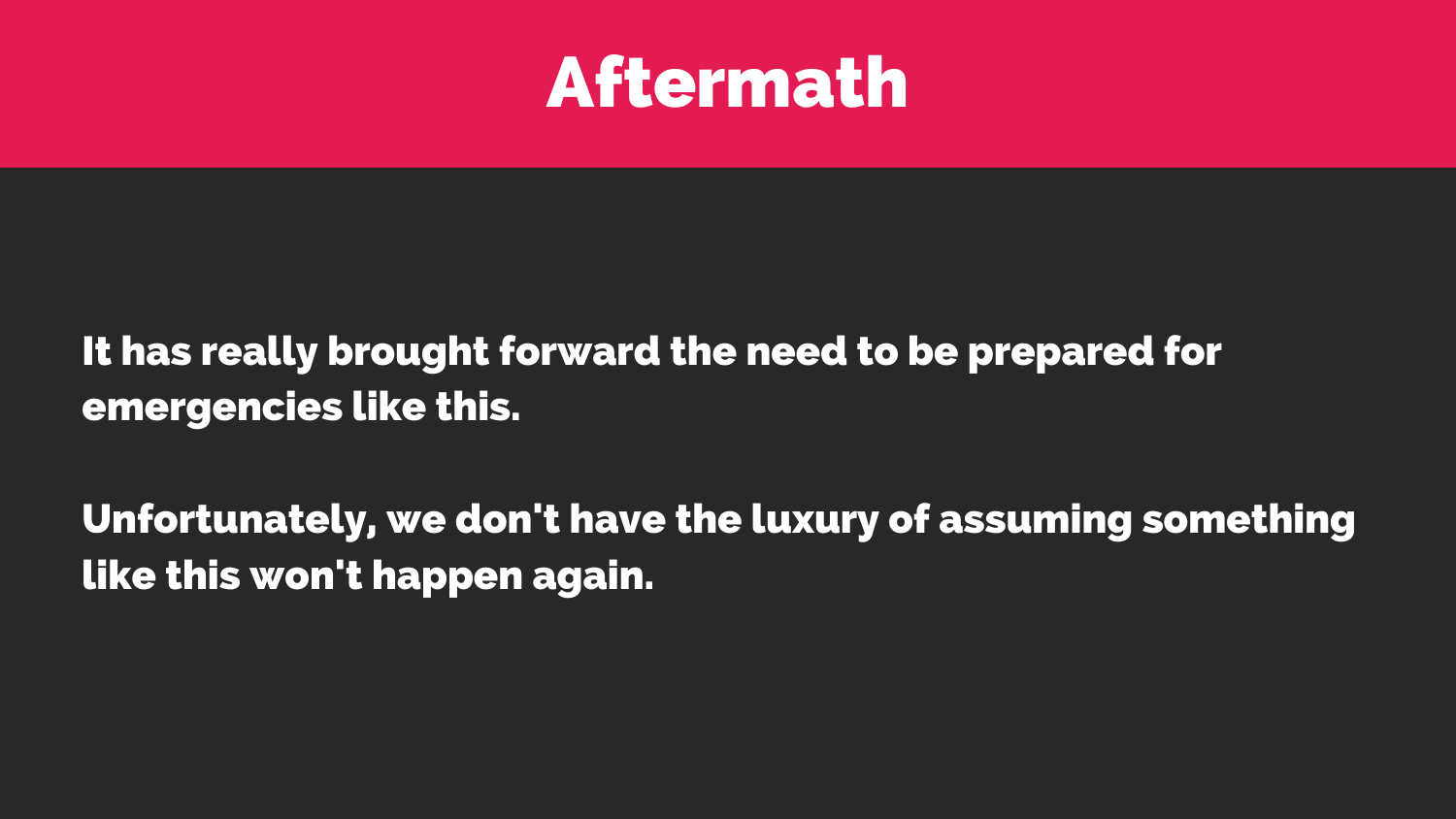